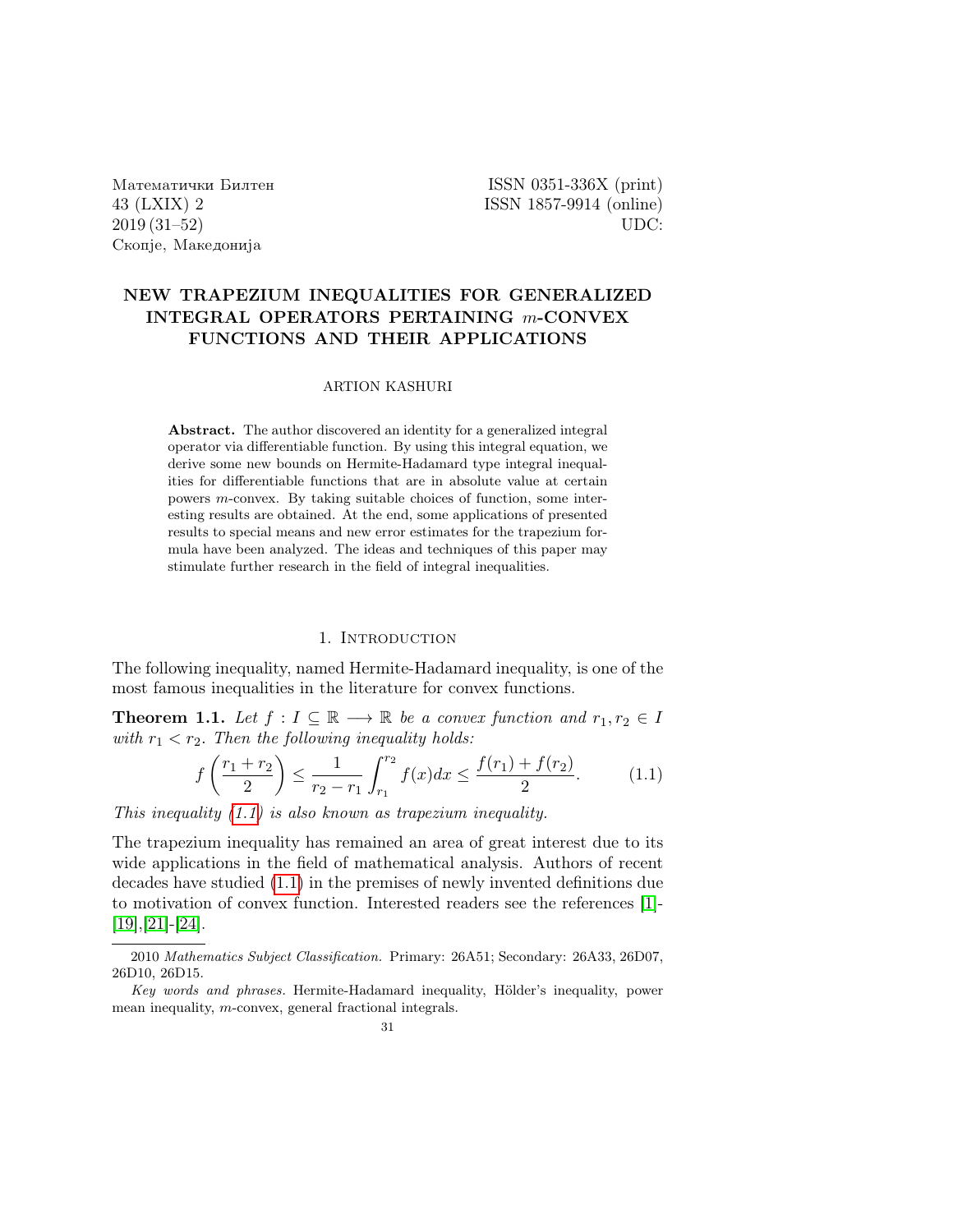The aim of this paper is to establish trapezium type generalized integral inequalities for m-convex functions. Interestingly, the special cases of presented results, are fractional integral inequalities. Therefore, it is important to summarize the study of fractional integrals.

Let us recall some special functions and evoke some basic definitions as follows:

**Definition 1.2.** [\[12\]](#page-20-1) A function  $f : [0, r_2] \longrightarrow \mathbb{R}$  is called m-convex with  $m \in [0, 1]$ , if for any  $x, y \in [0, r_2]$  and  $t \in [0, 1]$ , we have

$$
f(tx + m(1-t)y) \le tf(x) + m(1-t)f(y).
$$

**Definition 1.3.** [\[16\]](#page-21-3) Let  $f \in L[r_1, r_2]$ . Then k-fractional integrals of order  $\alpha, k > 0$  with  $r_1 \geq 0$  are defined by

$$
I_{r_1^+}^{\alpha,k} f(x) = \frac{1}{k \Gamma_k(\alpha)} \int_{r_1}^x (x - t)^{\frac{\alpha}{k} - 1} f(t) dt, \quad x > r_1
$$

and

$$
I_{r_2^-}^{\alpha,k} f(x) = \frac{1}{k \Gamma_k(\alpha)} \int_x^{r_2} (t - x)^{\frac{\alpha}{k} - 1} f(t) dt, \quad r_2 > x.
$$
 (1.2)

For  $k = 1$ , k-fractional integrals give Riemann-Liouville integrals. For  $\alpha =$  $k = 1$ , k-fractional integrals give classical integrals.

Also, let recall the function  $\varphi : [0, +\infty) \longrightarrow [0, +\infty)$  satisfying the following conditions:

<span id="page-1-0"></span>
$$
\int_0^1 \frac{\varphi(t)}{t} dt < +\infty,
$$
\n(1.3)

$$
\frac{1}{A} \le \frac{\varphi(s)}{\varphi(r)} \le A \text{ for } \frac{1}{2} \le \frac{s}{r} \le 2,
$$
\n(1.4)

$$
\frac{\varphi(r)}{r^2} \le B \frac{\varphi(s)}{s^2} \text{ for } s \le r,
$$
\n(1.5)

<span id="page-1-1"></span>
$$
\left|\frac{\varphi(r)}{r^2} - \frac{\varphi(s)}{s^2}\right| \le C|r - s|\frac{\varphi(r)}{r^2} \text{ for } \frac{1}{2} \le \frac{s}{r} \le 2,
$$
 (1.6)

where  $A, B, C > 0$  are independent of  $r, s > 0$ . If  $\varphi(r)r^{\alpha}$  is increasing for some  $\alpha \geq 0$  and  $\frac{\varphi(r)}{r^{\beta}}$  is decreasing for some  $\beta \geq 0$ , then  $\varphi$  satisfies [\(1.3\)](#page-1-0)-[\(1.6\)](#page-1-1), see [\[20\]](#page-21-4). Therefore, the left-sided and right-sided generalized integral operators are defined as follows:

$$
r_1^{\dagger}I_{\varphi}f(x) = \int_{r_1}^{x} \frac{\varphi(x-t)}{x-t} f(t)dt, \quad x > r_1,
$$
 (1.7)

$$
{}_{r_{2}^{-}}I_{\varphi}f(x) = \int_{x}^{r_{2}} \frac{\varphi(t-x)}{t-x} f(t)dt, \quad x < r_{2}.
$$
 (1.8)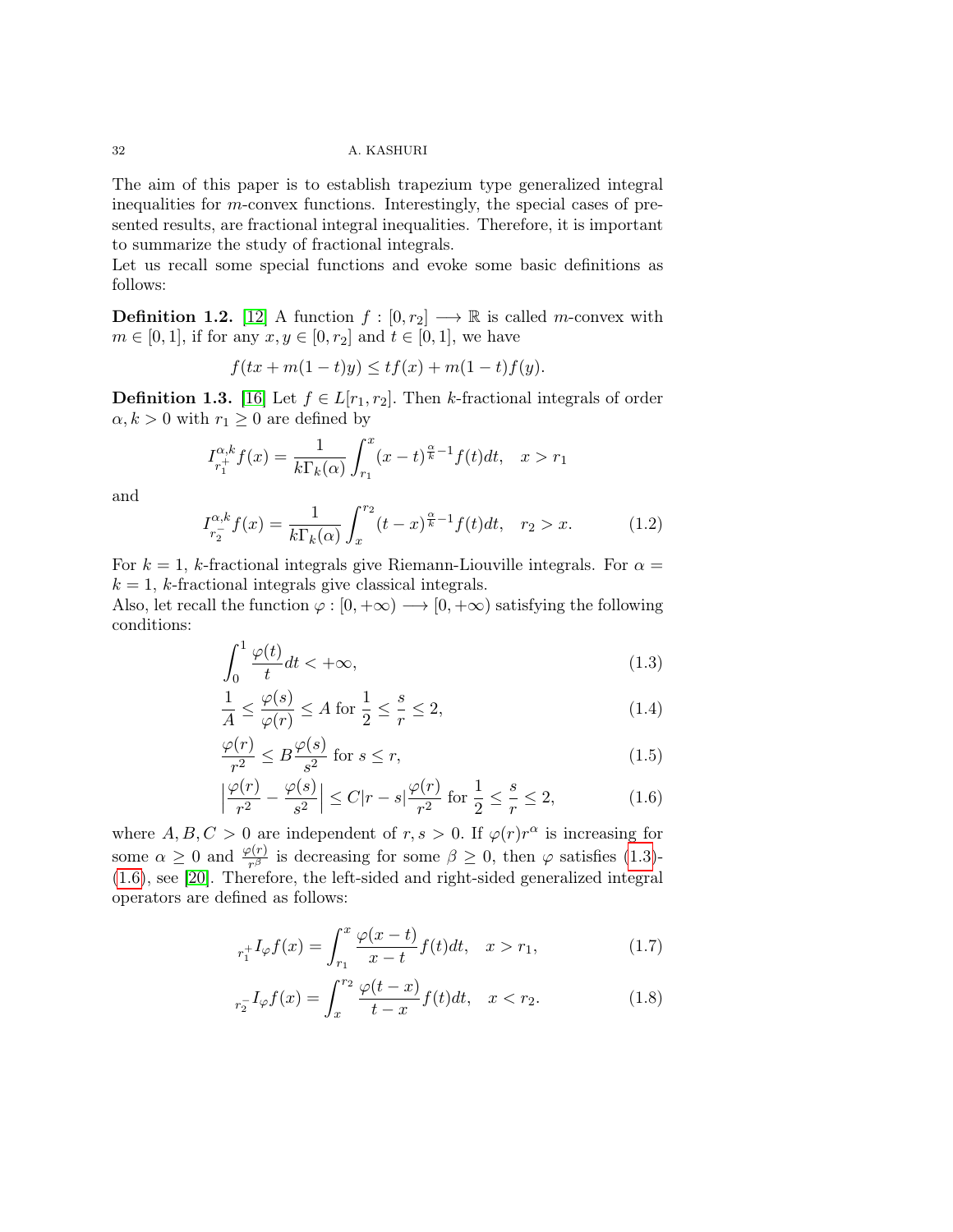The most important feature of generalized integrals is that; they produce Riemann-Liouville fractional integrals, k-Riemann-Liouville fractional integrals, Katugampola fractional integrals, conformable fractional integrals, Hadamard fractional integrals, etc., see [\[19\]](#page-21-0).

Motivated by the above literatures, the main objective of this paper is to discover in Section [2,](#page-2-0) an identity for a generalized integral operator via differentiable function. By using the established identity as an auxiliary result, some new estimates on Hermite-Hadamard type integral inequalities for differentiable functions that are in absolute value at certain powers m-convex are obtained. It is pointed out that some new fractional integral inequalities have been deduced by taking various suitable choices of function. In Section [3,](#page-15-0) some applications to special means and new error estimates for the trapezium formula are given. The ideas and techniques of this paper may stimulate further research in the field of integral inequalities.

## 2. Main results

<span id="page-2-0"></span>Throughout this study, let  $P = [mr_1, r_2]$  with  $r_1 < r_2$  and  $m \in (0, 1]$ . Also for brevity, we define

$$
\Lambda(t) := \int_0^t \frac{\varphi\left(\frac{(r_2 - mr_1)u}{4}\right)}{u} du < \infty, \quad \forall \, t \in [0, 1].\tag{2.1}
$$

For establishing some new results regarding general fractional integrals we need to prove the following lemma.

<span id="page-2-1"></span>**Lemma 2.1.** Let  $f : P \longrightarrow \mathbb{R}$  be a differentiable mapping on  $(mr_1, r_2)$ . If  $f' \in L(P)$ , then the following identity for generalized fractional integrals hold:

$$
\frac{1}{4}\left[f\left(\frac{3mr_1+r_2}{4}\right)+f\left(\frac{mr_1+r_2}{2}\right)+f\left(\frac{mr_1+3r_2}{4}\right)+f(r_2)\right]
$$

$$
-\frac{1}{4\Lambda(1)}\left[\frac{3mr_1+r_2}{4}\right)^{-I\varphi}f(mr_1)+\frac{mr_1+r_2}{2}\right]^{-I\varphi}f\left(\frac{3mr_1+r_2}{4}\right)
$$

$$
+\frac{mr_1+3r_2}{4}\left[\frac{mr_1+r_2}{2}\right)+r_2I\varphi f\left(\frac{mr_1+3r_2}{4}\right)\right]
$$

$$
=\frac{1}{4\Lambda(1)}\int_{mr_1}^{r_2}p_{\Lambda}(t)f'(t)dt,
$$
(2.2)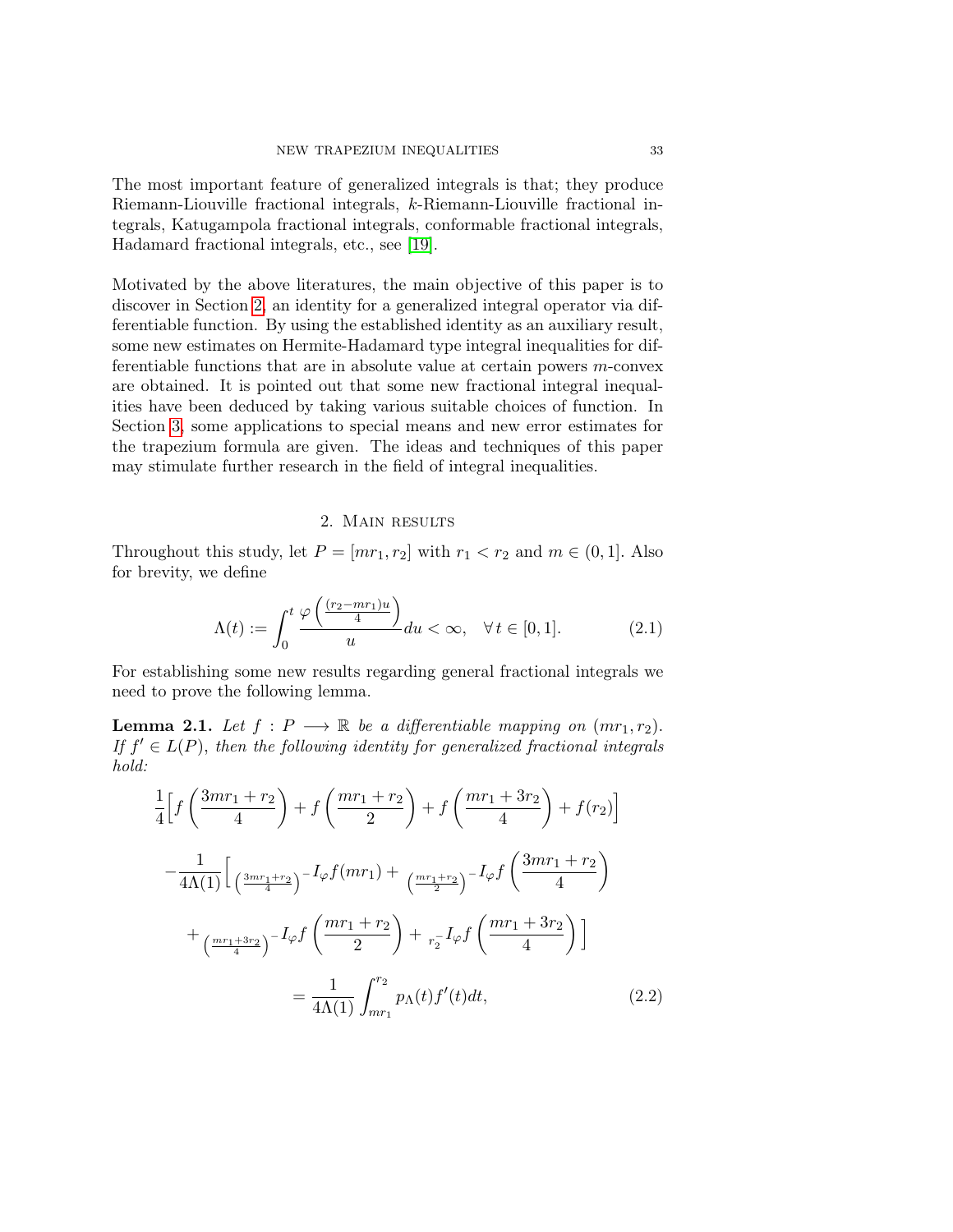where

$$
p_{\Lambda}(t) := \begin{cases} \Lambda\left(\frac{4(t - mr_1)}{r_2 - mr_1}\right), & t \in [mr_1, \frac{3mr_1 + r_2}{4});\\ \Lambda\left(\frac{4\left(t - \frac{3mr_1 + r_2}{4}\right)}{r_2 - mr_1}\right), & t \in [\frac{3mr_1 + r_2}{4}, \frac{mr_1 + r_2}{2});\\ \Lambda\left(\frac{4\left(t - \frac{mr_1 + r_2}{2}\right)}{r_2 - mr_1}\right), & t \in [\frac{mr_1 + r_2}{2}, \frac{mr_1 + 3r_2}{4});\\ \Lambda\left(\frac{4\left(t - \frac{mr_1 + 3r_2}{4}\right)}{r_2 - mr_1}\right), & t \in [\frac{mr_1 + 3r_2}{4}, r_2]. \end{cases}
$$

We denote

<span id="page-3-0"></span>
$$
T_{f,\Lambda}(r_1,r_2) := \frac{1}{4\Lambda(1)} \int_{mr_1}^{r_2} p_{\Lambda}(t) f'(t) dt.
$$
 (2.3)

Proof. Integrating by parts eq.  $(2.3)$  and changing the variables of integration, we have

$$
T_{f,\Lambda}(r_1, r_2) = \frac{1}{4\Lambda(1)}
$$
\n
$$
\times \left[ \int_{mr_1}^{\frac{3mr_1+r_2}{4}} \Lambda \left( \frac{4(t-mr_1)}{r_2 - mr_1} \right) f'(t) dt + \int_{\frac{3mr_1+r_2}{4}}^{\frac{mr_1+r_2}{4}} \Lambda \left( \frac{4\left(t - \frac{3mr_1+r_2}{4}\right)}{r_2 - mr_1} \right) f'(t) dt + \int_{\frac{mr_1+r_2}{4}}^{\frac{mr_1+3r_2}{4}} \Lambda \left( \frac{4\left(t - \frac{mr_1+3r_2}{2}\right)}{r_2 - mr_1} \right) f'(t) dt + \int_{\frac{mr_1+3r_2}{4}}^{\frac{mr_1+r_2}{4}} \Lambda \left( \frac{4\left(t - \frac{mr_1+3r_2}{4}\right)}{r_2 - mr_1} \right) f'(t) dt + \int_{\frac{mr_1+3r_2}{4}}^{\frac{mr_1+r_2}{4}} \Lambda \left( \frac{4\left(t - \frac{mr_1+3r_2}{4}\right)}{r_2 - mr_1} \right) f'(t) dt + \Lambda \left( \frac{4\left(t - \frac{3mr_1+r_2}{4}\right)}{r_2 - mr_1} \right) f(t) \Big|_{\frac{3mr_1+r_2}{3m_1} - \int_{\frac{3mr_1+r_2}{4}}^{\frac{3mr_1+r_2}{4}} \frac{\varphi(t - mr_1)}{t - mr_1} f(t) dt + \Lambda \left( \frac{4\left(t - \frac{3mr_1+r_2}{2}\right)}{r_2 - mr_1} \right) f(t) \Big|_{\frac{mr_1+r_2}{2}}^{\frac{mr_1+r_2}{4}} - \int_{\frac{3mr_1+r_2}{2}}^{\frac{mr_1+r_2}{4}} \frac{\varphi\left(t - \frac{3mr_1+r_2}{4}\right)}{t - \frac{3mr_1+r_2}{2}} f(t) dt + \Lambda \left( \frac{4\left(t - \frac{mr_1+3r_2}{2}\right)}{r_2 - mr_1} \right) f(t) \Big|_{\frac{mr_1+r_2}{2}}^{\frac{mr_1+r_2}{4}} - \int_{\frac{mr_1+r_2}{2}}^{\frac{mr_1
$$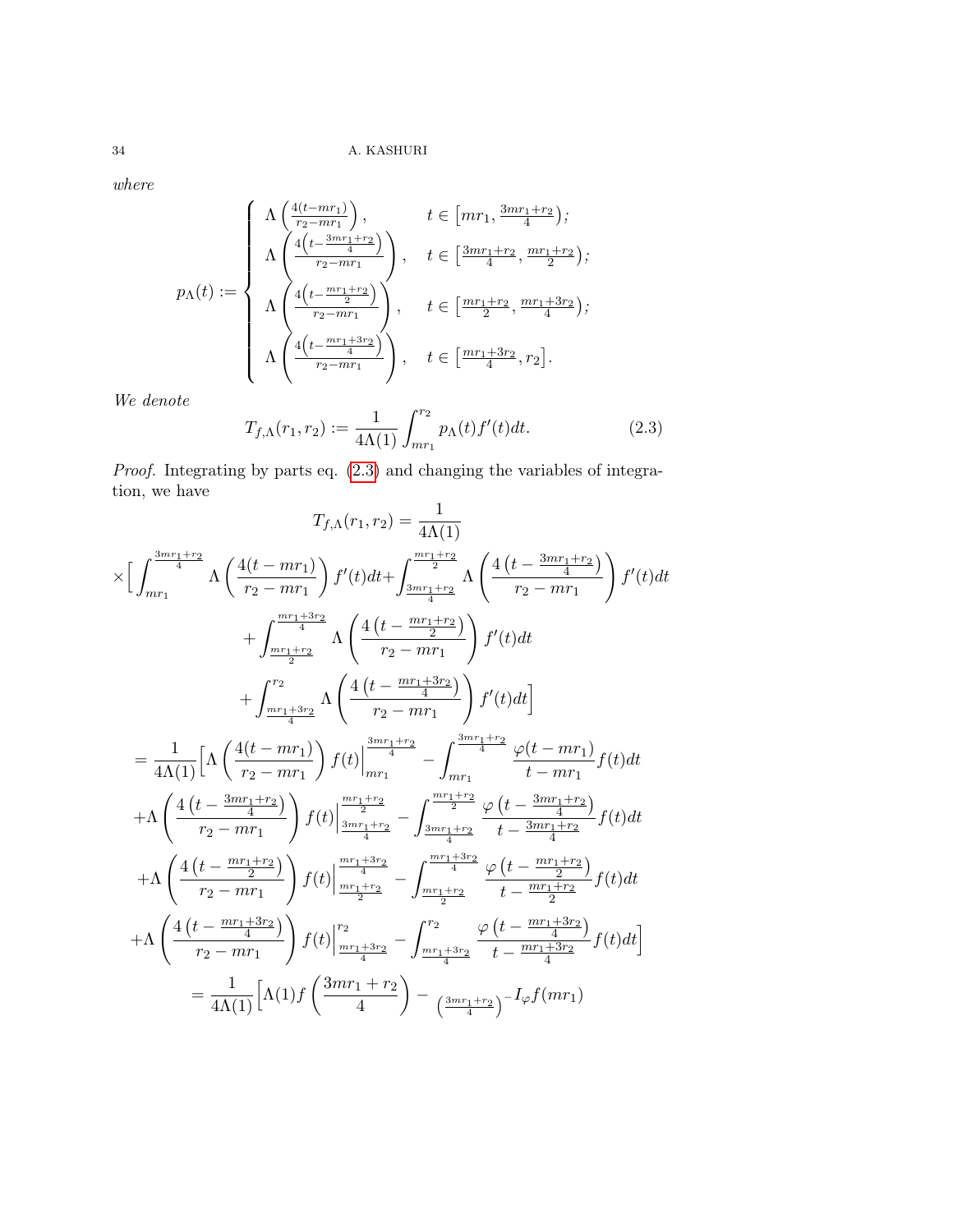$$
+\Lambda(1)f\left(\frac{mr_1+r_2}{2}\right) - \frac{m_1+r_2}{2} - I_{\varphi}f\left(\frac{3mr_1+r_2}{4}\right) \n+\Lambda(1)f\left(\frac{mr_1+3r_2}{4}\right) - \frac{m_1+3r_2}{4} - I_{\varphi}f\left(\frac{mr_1+r_2}{2}\right) \n+\Lambda(1)f(b) - \frac{1}{2}f\left(\frac{mr_1+3r_2}{4}\right)\n\end{math>
$$
= \frac{1}{4}\left[f\left(\frac{3mr_1+r_2}{4}\right) + f\left(\frac{mr_1+r_2}{2}\right) + f\left(\frac{mr_1+3r_2}{4}\right) + f(r_2)\right] - \frac{1}{4\Lambda(1)}\left[\frac{3mr_1+r_2}{4}\right] - I_{\varphi}f(mr_1) + \frac{m_1+r_2}{4} - I_{\varphi}f\left(\frac{3mr_1+r_2}{4}\right) \n+ \frac{m_1+3r_2}{4} - I_{\varphi}f\left(\frac{mr_1+r_2}{2}\right) + \frac{I_{\varphi}f\left(\frac{mr_1+3r_2}{4}\right)}{4}.\n\text{The proof of Lemma 2.1 is completed.} \qquad \Box
$$
$$

Remark 2.2. Taking  $\varphi(t) = t$  in Lemma [2.1,](#page-2-1) we get the following new trapezium type integral identity:

$$
T_f(r_1, r_2) := \frac{1}{r_2 - mr_1} \int_{mr_1}^{r_2} q(t) f'(t) dt \qquad (2.4)
$$

$$
= \frac{1}{4} \Big[ f\left(\frac{3mr_1 + r_2}{4}\right) + f\left(\frac{mr_1 + r_2}{2}\right) + f\left(\frac{mr_1 + 3r_2}{4}\right) + f(r_2) \Big] - \frac{1}{r_2 - mr_1} \int_{mr_1}^{r_2} f(t) dt,
$$

where

$$
q(t) := \begin{cases} t - mr_1, & t \in [mr_1, \frac{3mr_1 + r_2}{4}); \\ t - \frac{3mr_1 + r_2}{4}, & t \in [\frac{3mr_1 + r_2}{4}, \frac{mr_1 + r_2}{2}); \\ t - \frac{mr_1 + r_2}{4}, & t \in [\frac{mr_1 + r_2}{4}, \frac{mr_1 + 3r_2}{4}); \\ t - \frac{mr_1 + 3r_2}{4}, & t \in [\frac{mr_1 + 3r_2}{4}, r_2]. \end{cases}
$$

<span id="page-4-0"></span>**Theorem 2.3.** Let  $f : P \longrightarrow \mathbb{R}$  be a differentiable mapping on  $(mr_1, r_2)$ . If  $|f'|^q$  is m-convex on P for  $q > 1$  and  $p^{-1} + q^{-1} = 1$ , then the following inequality for generalized fractional integrals hold:

$$
|T_{f,\Lambda}(r_1,r_2)| \leq \frac{(r_2 - mr_1)}{16\sqrt[4]{2\Lambda(1)}}\sqrt[p]{B_{\Lambda}(p)}
$$
  
 
$$
\times \left\{\sqrt[q]{|f'\left(\frac{3mr_1 + r_2}{4}\right)|^q + m|f'(r_1)|^q}\right\}
$$
  
 
$$
+ \sqrt[q]{|f'\left(\frac{mr_1 + r_2}{2}\right)|^q + m|f'\left(\frac{3mr_1 + r_2}{4m}\right)|^q}
$$
 (2.5)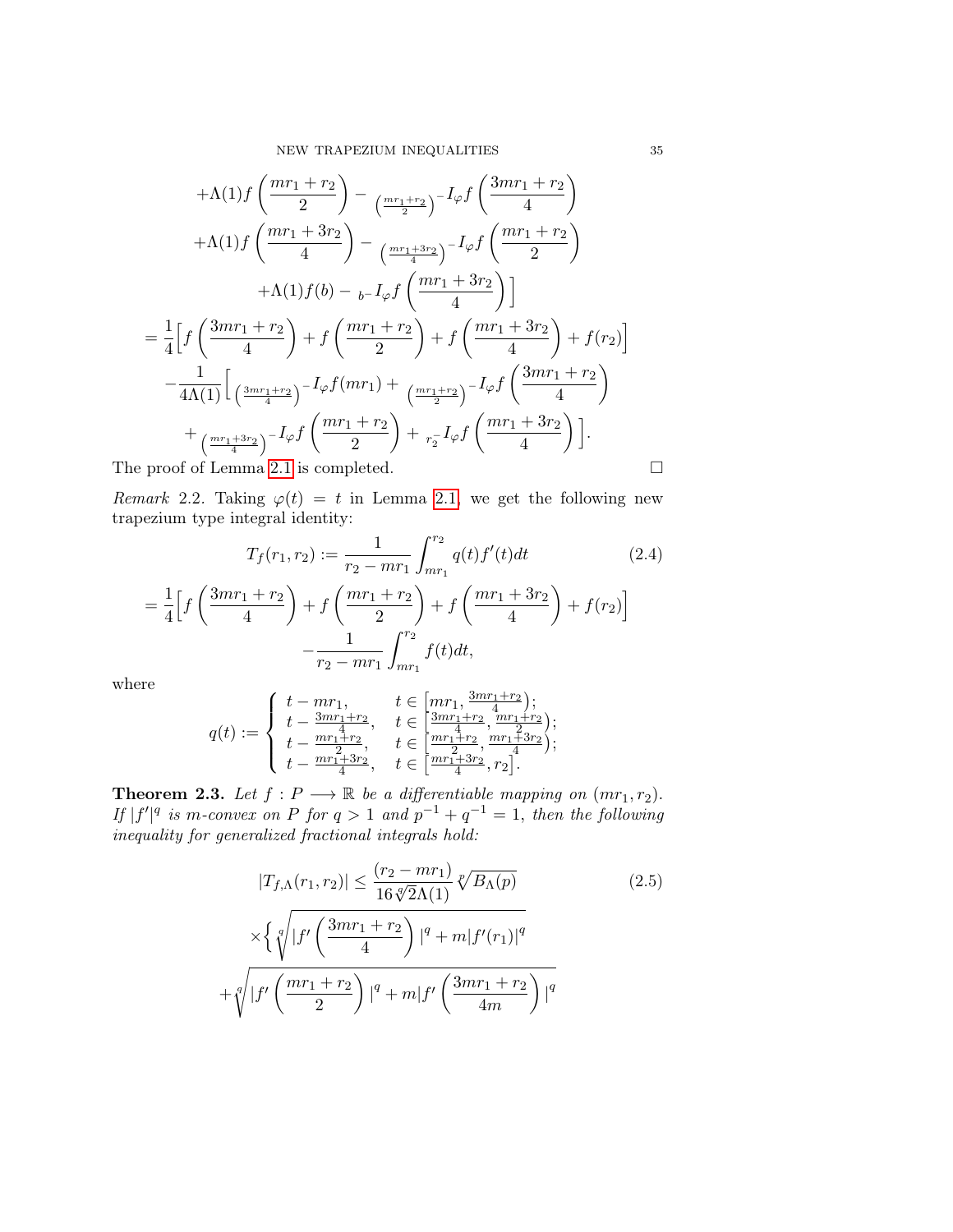$$
+\sqrt[q]{|f'\left(\frac{mr_1+3r_2}{4}\right)|^q + m|f'\left(\frac{mr_1+r_2}{2m}\right)|^q} +\sqrt[q]{|f'(r_2)|^q + m|f'\left(\frac{mr_1+3r_2}{4m}\right)|^q}, B_{\Lambda}(p) := \int_a^1 [\Lambda(t)]^p dt.
$$
 (2.6)

where

$$
B_{\Lambda}(p) := \int_0^1 [\Lambda(t)]^p dt. \tag{2.6}
$$

*Proof.* From Lemma [2.1,](#page-2-1) *m*-convexity of  $|f'|^q$ , Hölder inequality and properties of the modulus, we have

$$
|T_{f,\Lambda}(r_1,r_2)| \leq \frac{1}{4\Lambda(1)} \int_{mr_1}^{r_2} p_{\Lambda}(t)|f'(t)|dt
$$
  
\n
$$
\times \Big[\int_{mr_1}^{\frac{3mr_1+r_2}{4}} \Lambda\left(\frac{4(t-mr_1)}{r_2-mr_1}\right) |f'(t)|dt
$$
  
\n
$$
+ \int_{\frac{3mr_1+r_2}{4}}^{\frac{mr_1+r_2}{4}} \Lambda\left(\frac{4(t-\frac{3mr_1+r_2}{4})}{r_2-mr_1}\right) |f'(t)|dt
$$
  
\n
$$
+ \int_{\frac{m_1+r_2}{4}}^{\frac{mr_1+3r_2}{4}} \Lambda\left(\frac{4(t-\frac{mr_1+r_2}{2})}{r_2-mr_1}\right) |f'(t)|dt
$$
  
\n
$$
+ \int_{\frac{m_1+r_3r_2}{4}}^{r_2} \Lambda\left(\frac{4(t-\frac{mr_1+3r_2}{4})}{r_2-mr_1}\right) |f'(t)|dt\Big]
$$
  
\n
$$
= \frac{(r_2-mr_1)}{16\Lambda(1)}
$$
  
\n
$$
\times \int_0^1 \Lambda(t) \Big[ |f'\left(\frac{3mr_1+r_2}{4}\right) t + m(1-t)r_1 \Big) |
$$
  
\n
$$
+ |f'\left(\frac{mr_1+r_2}{4}\right) t + \left(\frac{3mr_1+r_2}{4}\right) (1-t) \Big) |
$$
  
\n
$$
+ |f'\left(r_2t + \left(\frac{mr_1+3r_2}{4}\right) (1-t) \right) | dt
$$
  
\n
$$
\leq \frac{(r_2-mr_1)}{16\Lambda(1)} \left(\int_0^1 [\Lambda(t)]^p dt\right)^{\frac{1}{p}}
$$
  
\n
$$
\times \left\{\left(\int_0^1 |f'\left(\frac{3mr_1+r_2}{4}\right) t + m(1-t)r_1\right)^{q} dt\right)^{\frac{1}{q}}
$$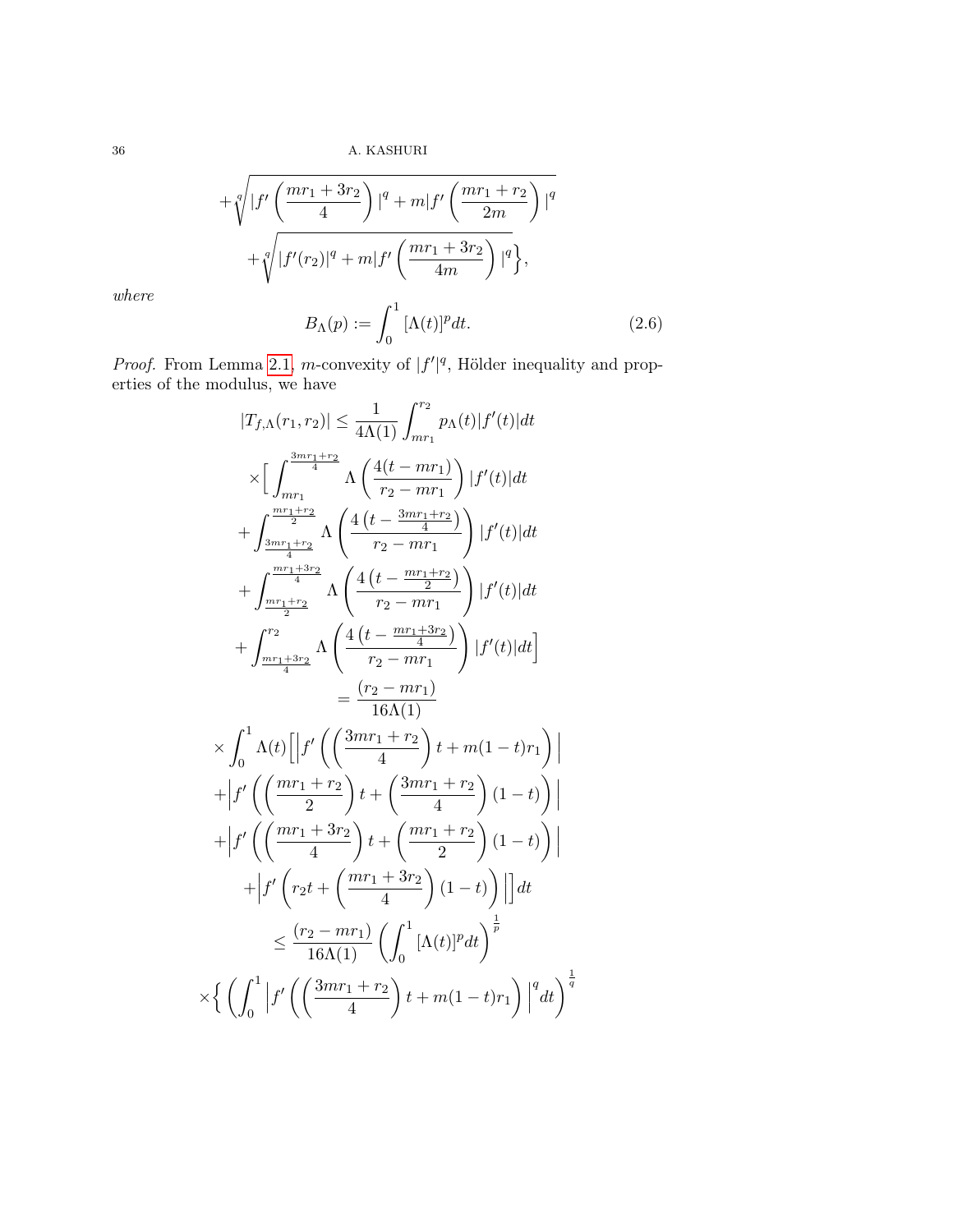$$
+\left(\int_{0}^{1} \left|f'\left(\left(\frac{mr_{1}+r_{2}}{2}\right)t+\left(\frac{3mr_{1}+r_{2}}{4}\right)(1-t)\right)\right|^{q}dt\right)^{\frac{1}{q}}
$$
  
+
$$
\left(\int_{0}^{1} \left|f'\left(\left(\frac{mr_{1}+3r_{2}}{4}\right)t+\left(\frac{mr_{1}+r_{2}}{2}\right)(1-t)\right)\right|^{q}dt\right)^{\frac{1}{q}}
$$
  
+
$$
\left(\int_{0}^{1} \left|f'\left(r_{2}t+\left(\frac{mr_{1}+3r_{2}}{4}\right)(1-t)\right)\right|^{q}dt\right)^{\frac{1}{q}}
$$
  

$$
\leq \frac{(r_{2}-mr_{1})}{16\Lambda(1)}\sqrt[n]{B_{\Lambda}(p)}
$$
  

$$
\times \left\{\left[\int_{0}^{1} \left(t\left|f'\left(\frac{3mr_{1}+r_{2}}{4}\right)\right|^{q}+m(1-t)|f'(r_{1})|^{q}\right)dt\right]^{\frac{1}{q}}
$$
  
+
$$
\left[\int_{0}^{1} \left(t\left|f'\left(\frac{mr_{1}+3r_{2}}{2}\right)\right|^{q}+m(1-t)|f'\left(\frac{3mr_{1}+r_{2}}{4m}\right)\right|^{q}\right)dt\right]^{\frac{1}{q}}
$$
  
+
$$
\left[\int_{0}^{1} \left(t\left|f'\left(\frac{mr_{1}+3r_{2}}{4}\right)\right|^{q}+m(1-t)|f'\left(\frac{mr_{1}+r_{2}}{2m}\right)\right|^{q}\right)dt\right]^{\frac{1}{q}}
$$
  
+
$$
\left[\int_{0}^{1} \left(t\left|f'(r_{2})\right|^{q}+m(1-t)|f'\left(\frac{mr_{1}+3r_{2}}{4m}\right)\right|^{q}\right)dt\right]^{\frac{1}{q}}
$$
  
=
$$
\frac{(r_{2}-mr_{1})}{16\sqrt[n]{2\Lambda(1)}}\sqrt[n]{B_{\Lambda}(p)}
$$
  

$$
\times \left\{\sqrt[n]{|f'\left(\frac{3mr_{1}+r_{2}}{4}\right)|^{q}+m|f'(r_{1})|^{q}}
$$
  
+
$$
\sqrt[n]{|f'\left(\frac{mr_{1}+3r
$$

The proof of Theorem [2.3](#page-4-0) is completed.  $\hfill \square$ 

We point out some special cases of Theorem [2.3.](#page-4-0)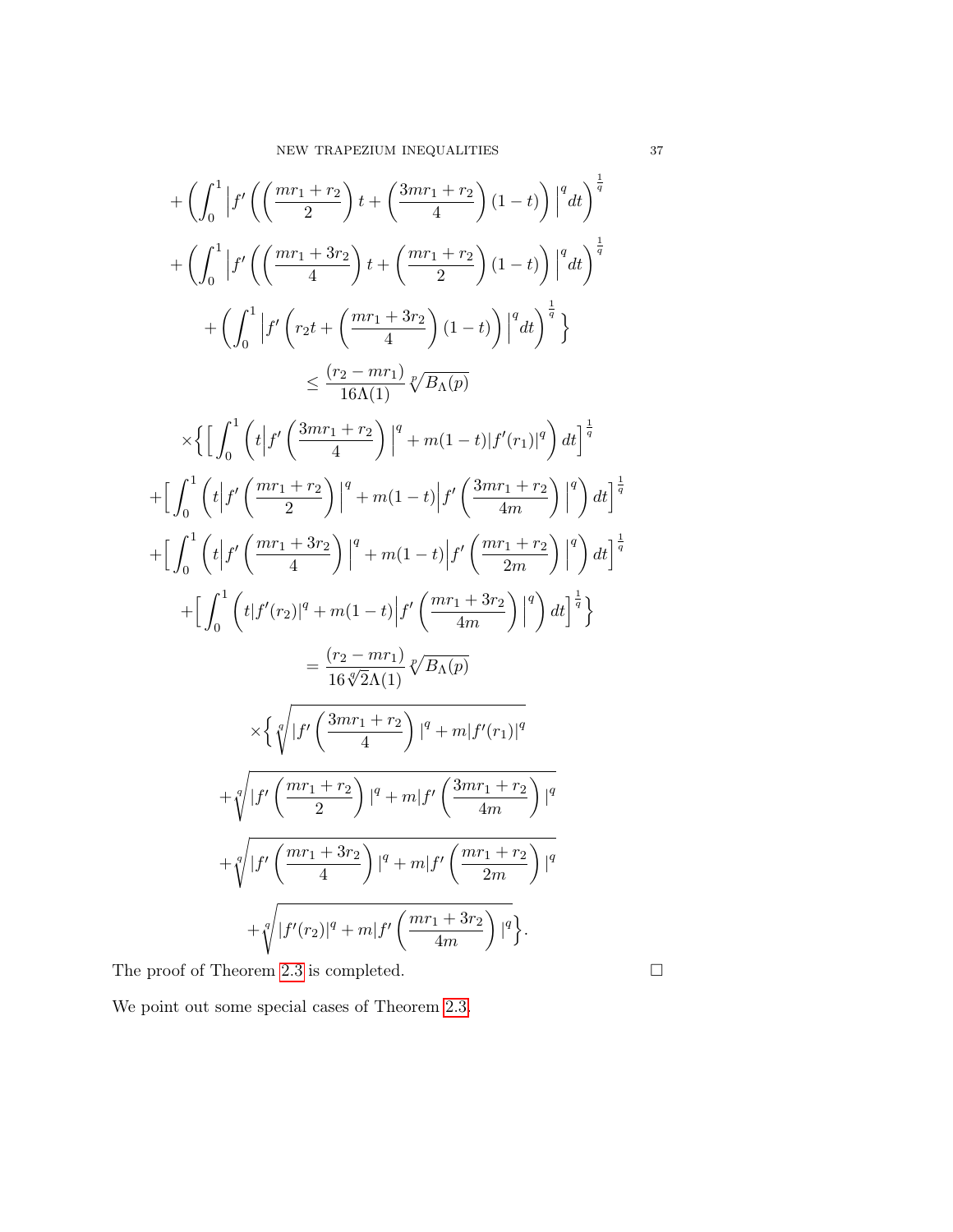Corollary 2.4. Taking  $m = 1$  in Theorem [2.3,](#page-4-0) we get the following inequality for convex functions:

$$
|T_{f,\Lambda}(r_1,r_2)| \le \frac{(r_2 - r_1)}{16\sqrt[4]{2}\Lambda(1)}\sqrt[p]{B_{\Lambda}(p)}\tag{2.7}
$$

$$
\times \left\{ \sqrt[4]{|f'(\frac{3r_1+r_2}{4})|^q + |f'(r_1)|^q} + \sqrt[4]{|f'(\frac{r_1+r_2}{2})|^q + |f'(\frac{3r_1+r_2}{4})|^q} + \sqrt[4]{|f'(\frac{r_1+3r_2}{4})|^q + |f'(\frac{r_1+r_2}{2})|^q + \sqrt[4]{|f'(r_2)|^q + |f'(\frac{r_1+3r_2}{4})|^q} \right\}.
$$

Corollary 2.5. Taking  $p = q = 2$  in Theorem [2.3,](#page-4-0) we get

$$
|T_{f,\Lambda}(r_1,r_2)| \le \frac{(r_2 - mr_1)}{16\sqrt{2}\Lambda(1)} \sqrt{B_{\Lambda}(2)}
$$
 (2.8)

$$
\times \left\{ \sqrt{\left| f'\left(\frac{3mr_1+r_2}{4}\right) \right|^2 + m|f'(r_1)|^2} \right\}
$$
  
+ 
$$
\sqrt{\left| f'\left(\frac{mr_1+r_2}{2}\right) \right|^2 + m|f'\left(\frac{3mr_1+r_2}{4m}\right)|^2}
$$
  
+ 
$$
\sqrt{\left| f'\left(\frac{mr_1+3r_2}{4}\right) \right|^2 + m|f'\left(\frac{mr_1+r_2}{2m}\right)|^2}
$$
  
+ 
$$
\sqrt{\left| f'(r_2) \right|^2 + m|f'\left(\frac{mr_1+3r_2}{4m}\right)|^2}.
$$

**Corollary 2.6.** Taking  $K = ||f'||_{\infty}$  in Theorem [2.3,](#page-4-0) we get

$$
|T_{f,\Lambda}(r_1,r_2)| \le \frac{K(r_2 - mr_1)}{4\Lambda(1)} \sqrt[q]{\frac{m+1}{2}} \sqrt[p]{B_{\Lambda}(p)}.
$$
 (2.9)

Corollary 2.7. Taking  $\varphi(t) = t$  in Theorem [2.3,](#page-4-0) we get

$$
|T_f(r_1, r_2)| \le \frac{(r_2 - mr_1)}{16\sqrt[q]{2}\sqrt[p]{p+1}}\tag{2.10}
$$

$$
\times \left\{ \sqrt[q]{|f'(\frac{3mr_1+r_2}{4})|^q + m|f'(r_1)|^q} + \sqrt[q]{|f'(\frac{mr_1+r_2}{2})|^q + m|f'(\frac{3mr_1+r_2}{4m})|^q} \right\}
$$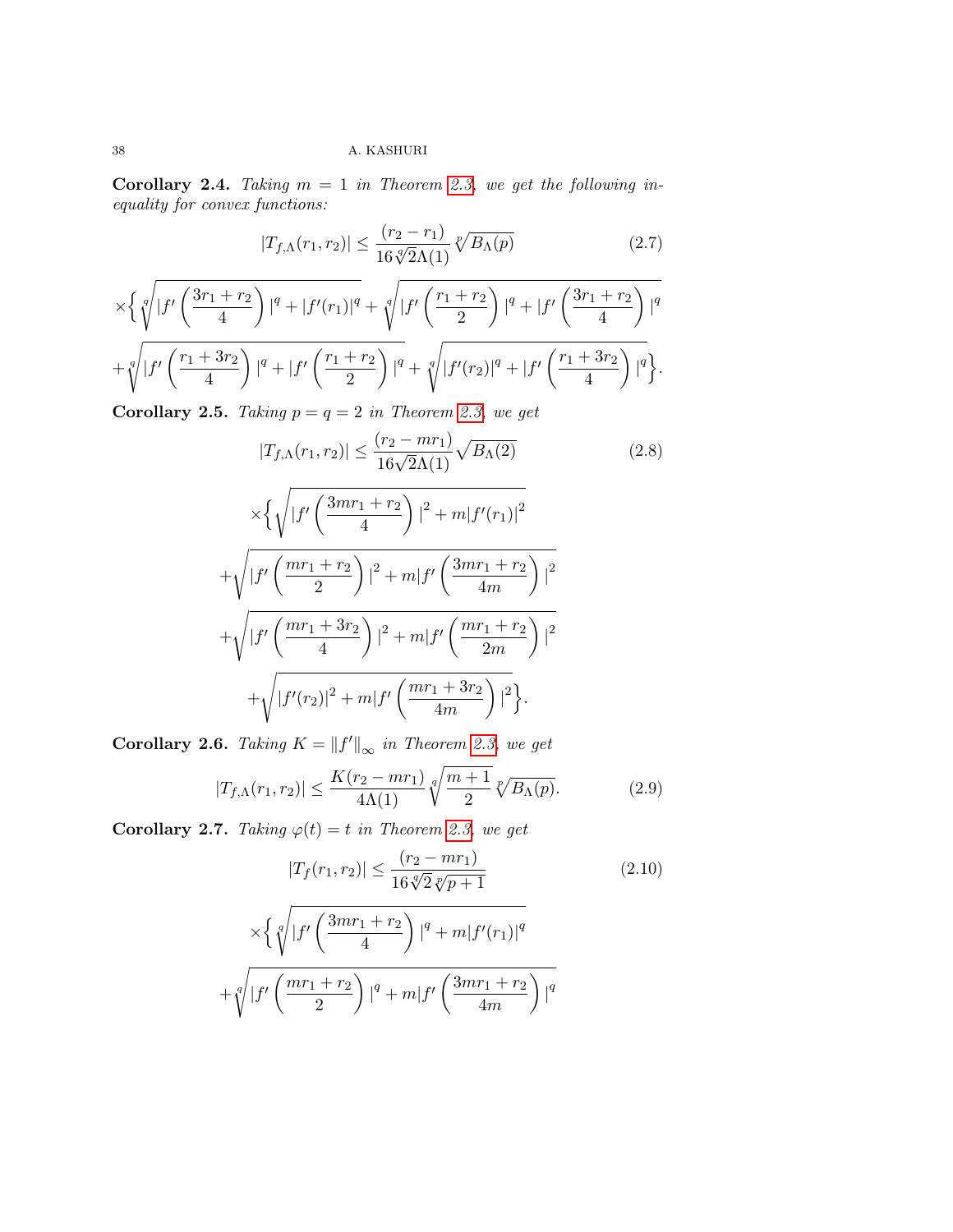$$
+\sqrt[q]{|f'(\frac{mr_1+3r_2}{4})|^q + m|f'(\frac{mr_1+r_2}{2m})|^q} + \sqrt[q]{|f'(r_2)|^q + m|f'(\frac{mr_1+3r_2}{4m})|^q}.
$$

Corollary 2.8. Taking  $\varphi(t) = \frac{t^{\alpha}}{\Gamma(\alpha)}$  $\frac{t^{\alpha}}{\Gamma(\alpha)}$  in Theorem [2.3,](#page-4-0) we get

$$
|T_{f,\Lambda}(r_1, r_2)| \le \frac{(r_2 - mr_1)}{16\sqrt[4]{2}\sqrt[p]{p\alpha + 1}} \tag{2.11}
$$

$$
\times \left\{ \sqrt[q]{|f'\left(\frac{3mr_1 + r_2}{4}\right)|^q + m|f'(r_1)|^q} + \sqrt[q]{|f'\left(\frac{mr_1 + r_2}{2}\right)|^q + m|f'\left(\frac{3mr_1 + r_2}{4m}\right)|^q} + \sqrt[q]{|f'\left(\frac{mr_1 + 3r_2}{4}\right)|^q + m|f'\left(\frac{mr_1 + r_2}{2m}\right)|^q} + \sqrt[q]{|f'(r_2)|^q + m|f'\left(\frac{mr_1 + 3r_2}{4m}\right)|^q}.
$$

**Corollary 2.9.** Taking  $\varphi(t) = \frac{t^{\frac{\alpha}{K}}}{k\Gamma_k(\alpha)}$  in Theorem [2.3,](#page-4-0) we get

$$
|T_{f,\Lambda}(r_1,r_2)| \le \frac{(r_2 - mr_1)}{16\sqrt[4]{2}\sqrt[p]{\frac{p\alpha}{k} + 1}}\tag{2.12}
$$

$$
\times \left\{ \sqrt[q]{|f'\left(\frac{3mr_1+r_2}{4}\right)|^q + m|f'(r_1)|^q} + \sqrt[q]{|f'\left(\frac{mr_1+r_2}{2}\right)|^q + m|f'\left(\frac{3mr_1+r_2}{4m}\right)|^q} + \sqrt[q]{|f'\left(\frac{mr_1+3r_2}{4}\right)|^q + m|f'\left(\frac{mr_1+r_2}{2m}\right)|^q} + \sqrt[q]{|f'(r_2)|^q + m|f'\left(\frac{mr_1+3r_2}{4m}\right)|^q}.
$$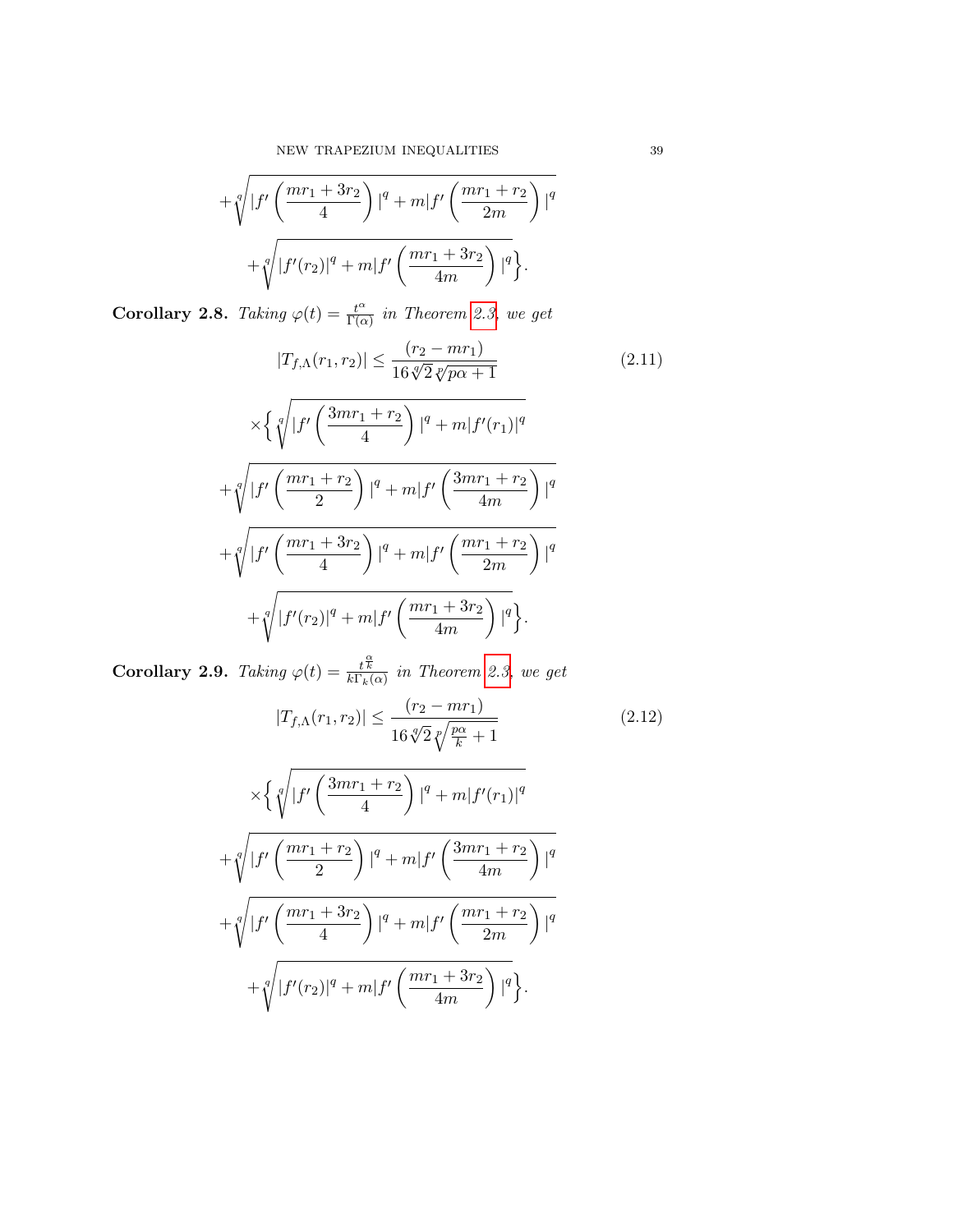**Corollary 2.10.** Taking  $\varphi(t) = t(r_2 - t)^{\alpha - 1}$  for  $\alpha \in (0, 1)$  in Theorem [2.3,](#page-4-0) we get

$$
|T_{f,\Lambda}(r_1,r_2)| \leq \frac{\alpha(r_2 - mr_1)}{16\sqrt[4]{2[r_2^{\alpha} - \left(\frac{mr_1 + 3r_2}{4}\right)^{\alpha}]}}\sqrt[p]{B_{\Lambda}^{\star}(p)}
$$
(2.13)  

$$
\times \left\{\sqrt[q]{|f'\left(\frac{3mr_1 + r_2}{4}\right)|^q + m|f'(r_1)|^q}\right\}
$$
  

$$
+ \sqrt[q]{|f'\left(\frac{mr_1 + r_2}{2}\right)|^q + m|f'\left(\frac{3mr_1 + r_2}{4m}\right)|^q}
$$
  

$$
+ \sqrt[q]{|f'\left(\frac{mr_1 + 3r_2}{4}\right)|^q + m|f'\left(\frac{mr_1 + r_2}{2m}\right)|^q}
$$
  

$$
+ \sqrt[q]{|f'(r_2)|^q + m|f'\left(\frac{mr_1 + 3r_2}{4m}\right)|^q}\right\},
$$

where

$$
B_{\Lambda}^{\star}(p) := \frac{4}{\alpha^p (r_2 - mr_1)} \int_{\frac{mr_1 + 3r_2}{4}}^{r_2} (r_2^{\alpha} - t^{\alpha})^p dt.
$$
 (2.14)

**Corollary 2.11.** Taking  $\varphi(t) = \frac{t}{\alpha} \exp\left[\left(-\frac{1-\alpha}{\alpha}\right)\right]$  $\left(\frac{-\alpha}{\alpha}\right)t$  for  $\alpha \in (0,1)$  in Theorem [2.3,](#page-4-0) we get

$$
|T_{f,\Lambda}(r_1,r_2)| \leq \frac{(\alpha - 1)(r_2 - mr_1)}{16\sqrt[4]{2} \{\exp\left[\left(-\frac{1-\alpha}{\alpha}\right)\frac{(r_2 - mr_1)}{4}\right] - 1\}} \sqrt[p]{B_{\Lambda}^{\circ}(p)} \qquad (2.15)
$$

$$
\times \left\{ \sqrt[q]{|f'\left(\frac{3mr_1 + r_2}{4}\right)|^q + m|f'(r_1)|^q} + \sqrt[q]{|f'\left(\frac{mr_1 + r_2}{2}\right)|^q + m|f'\left(\frac{3mr_1 + r_2}{4m}\right)|^q} + \sqrt[q]{|f'\left(\frac{mr_1 + 3r_2}{4}\right)|^q + m|f'\left(\frac{mr_1 + r_2}{2m}\right)|^q} + \sqrt[q]{|f'(r_2)|^q + m|f'\left(\frac{mr_1 + 3r_2}{4m}\right)|^q} \right\},
$$

where

<span id="page-9-0"></span>
$$
B_{\Lambda}^{\diamond}(p) := \frac{4\alpha}{(\alpha - 1)^{p+1}(r_2 - mr_1)} \int_0^{\exp\left[ \left( -\frac{1-\alpha}{\alpha} \right) \frac{(r_2 - mr_1)}{4} \right] - 1} \frac{t^p}{t+1} dt. \quad (2.16)
$$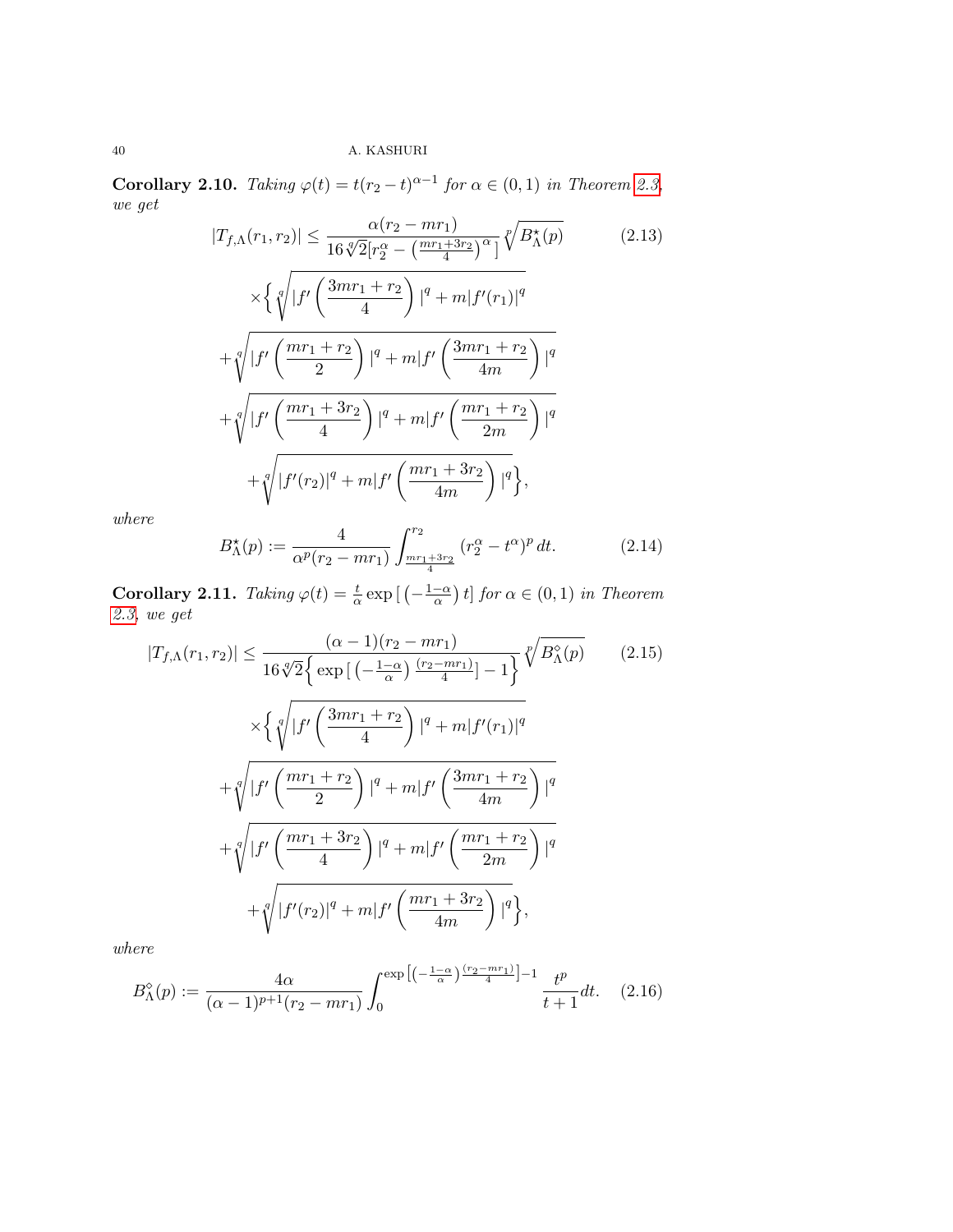<span id="page-10-0"></span>**Theorem 2.12.** Let  $f : P \longrightarrow \mathbb{R}$  be a differentiable mapping on  $(mr_1, r_2)$ . If  $|f'|^q$  is m-convex on P for  $q \geq 1$ , then the following inequality for generalized fractional integrals hold:

$$
|T_{f,\Lambda}(r_1,r_2)| \le \frac{(r_2 - mr_1)}{16\Lambda(1)} [B_{\Lambda}(1)]^{1 - \frac{1}{q}}
$$
 (2.17)

$$
\times \left\{ \sqrt[q]{C_{\Lambda}|f'\left(\frac{3mr_1+r_2}{4}\right)|^q + m(B_{\Lambda}(1) - C_{\Lambda})|f'(r_1)|^q} + \sqrt[q]{C_{\Lambda}|f'\left(\frac{mr_1+r_2}{2}\right)|^q + m(B_{\Lambda}(1) - C_{\Lambda})|f'\left(\frac{3mr_1+r_2}{4m}\right)|^q} + \sqrt[q]{C_{\Lambda}|f'\left(\frac{mr_1+3r_2}{4}\right)|^q + m(B_{\Lambda}(1) - C_{\Lambda})|f'\left(\frac{mr_1+r_2}{2m}\right)|^q} + \sqrt[q]{C_{\Lambda}|f'(r_2)|^q + m(B_{\Lambda}(1) - C_{\Lambda})|f'\left(\frac{mr_1+3r_2}{4m}\right)|^q} \right\},\,
$$

where

$$
C_{\Lambda} := \int_0^1 t[\Lambda(t)]dt
$$
\n(2.18)

and  $B_{\Lambda}(1)$  is defined as in Theorem [2.3.](#page-4-0)

*Proof.* From Lemma [2.1,](#page-2-1) *m*-convexity of  $|f'|^q$ , power mean inequality and properties of the modulus, we have

$$
|T_{f,\Lambda}(r_1,r_2)| \leq \frac{1}{4\Lambda(1)} \int_{mr_1}^{r_2} p_{\Lambda}(t) |f'(t)| dt
$$
  
\n
$$
\times \Big[ \int_{mr_1}^{\frac{3mr_1+r_2}{4}} \Lambda \left( \frac{4(t-mr_1)}{r_2-mr_1} \right) |f'(t)| dt
$$
  
\n
$$
+ \int_{\frac{3mr_1+r_2}{4}}^{\frac{mr_1+r_2}{4}} \Lambda \left( \frac{4(t-\frac{3mr_1+r_2}{4})}{r_2-mr_1} \right) |f'(t)| dt
$$
  
\n
$$
+ \int_{\frac{mr_1+r_2}{4}}^{r_2} \Lambda \left( \frac{4(t-\frac{mr_1+r_2}{2})}{r_2-mr_1} \right) |f'(t)| dt
$$
  
\n
$$
+ \int_{\frac{mr_1+3r_2}{4}}^{r_2} \Lambda \left( \frac{4(t-\frac{mr_1+3r_2}{4})}{r_2-mr_1} \right) |f'(t)| dt
$$
  
\n
$$
= \frac{(r_2-mr_1)}{16\Lambda(1)}
$$
  
\n
$$
\times \int_0^1 \Lambda(t) \Big[ |f' \Big( \left( \frac{3mr_1+r_2}{4} \right) t + m(1-t)r_1 \Big) |
$$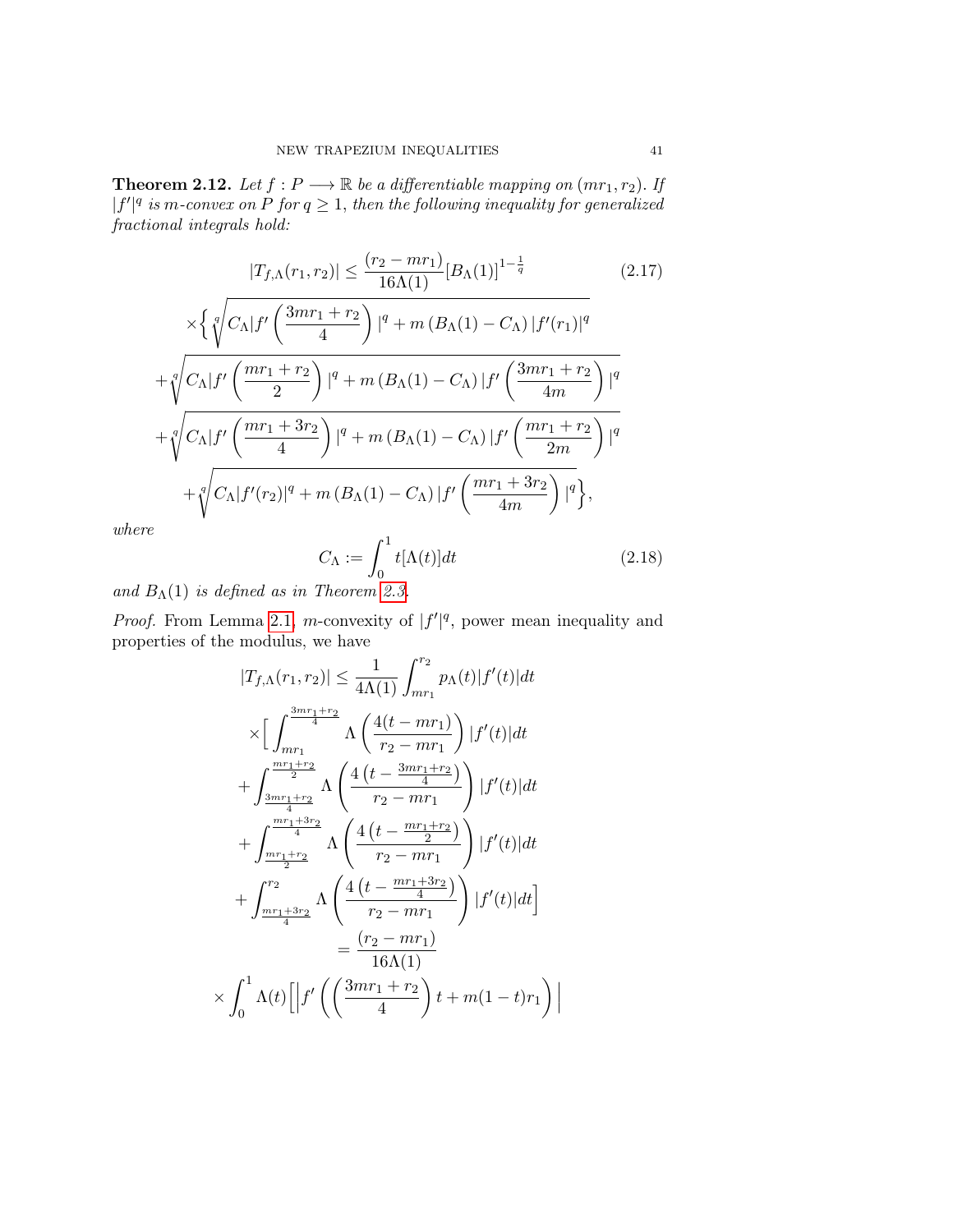$$
+ \left| f'\left(\left(\frac{mr_1 + r_2}{2}\right)t + \left(\frac{3mr_1 + r_2}{4}\right)(1-t)\right) \right|
$$
  
+ 
$$
\left| f'\left(\left(\frac{mr_1 + 3r_2}{4}\right)t + \left(\frac{mr_1 + r_2}{2}\right)(1-t)\right) \right| dt
$$
  

$$
\leq \frac{(r_2 - mr_1)}{16\Lambda(1)} \left(\int_0^1 \Lambda(t)dt\right)^{1-\frac{1}{q}}
$$
  

$$
\times \left\{ \left(\int_0^1 \Lambda(t) \left| f'\left(\left(\frac{3mr_1 + r_2}{4}\right)t + m(1-t)r_1\right) \right|^q dt\right)^{\frac{1}{q}}
$$
  
+ 
$$
\left(\int_0^1 \Lambda(t) \left| f'\left(\left(\frac{3mr_1 + r_2}{4}\right)t + m(1-t)r_1\right) \right|^q dt\right)^{\frac{1}{q}}
$$
  
+ 
$$
\left(\int_0^1 \Lambda(t) \left| f'\left(\left(\frac{mr_1 + 3r_2}{4}\right)t + \left(\frac{3mr_1 + r_2}{4}\right)(1-t)\right) \right|^q dt\right)^{\frac{1}{q}}
$$
  
+ 
$$
\left(\int_0^1 \Lambda(t) \left| f'\left(r_2t + \left(\frac{mr_1 + 3r_2}{4}\right)(1-t)\right) \right|^q dt\right)^{\frac{1}{q}}
$$
  
+ 
$$
\left(\int_0^1 \Lambda(t) \left| f'\left(r_2t + \left(\frac{mr_1 + 3r_2}{4}\right)(1-t)\right) \right|^q dt\right)^{\frac{1}{q}}
$$
  

$$
\times \left\{ \left[\int_0^1 \Lambda(t) \left(t \left| f'\left(\frac{3mr_1 + r_2}{4}\right) \right|^q + m(1-t) |f'(r_1)|^q\right) dt\right]^{\frac{1}{q}}
$$
  
+ 
$$
\left[\int_0^1 \Lambda(t) \left(t \left| f'\left(\frac{3mr_1 + r_2}{4}\right) \right|^q + m(1-t) |f'\left(\frac{3mr_1 + r_2}{4m}\right) \right|^q\right) dt\right]^{\frac{1}{q}}
$$
  
+ 
$$
\left[\int_0^1 \Lambda(t) \left(t \left| f'\left(\frac{mr_1 +
$$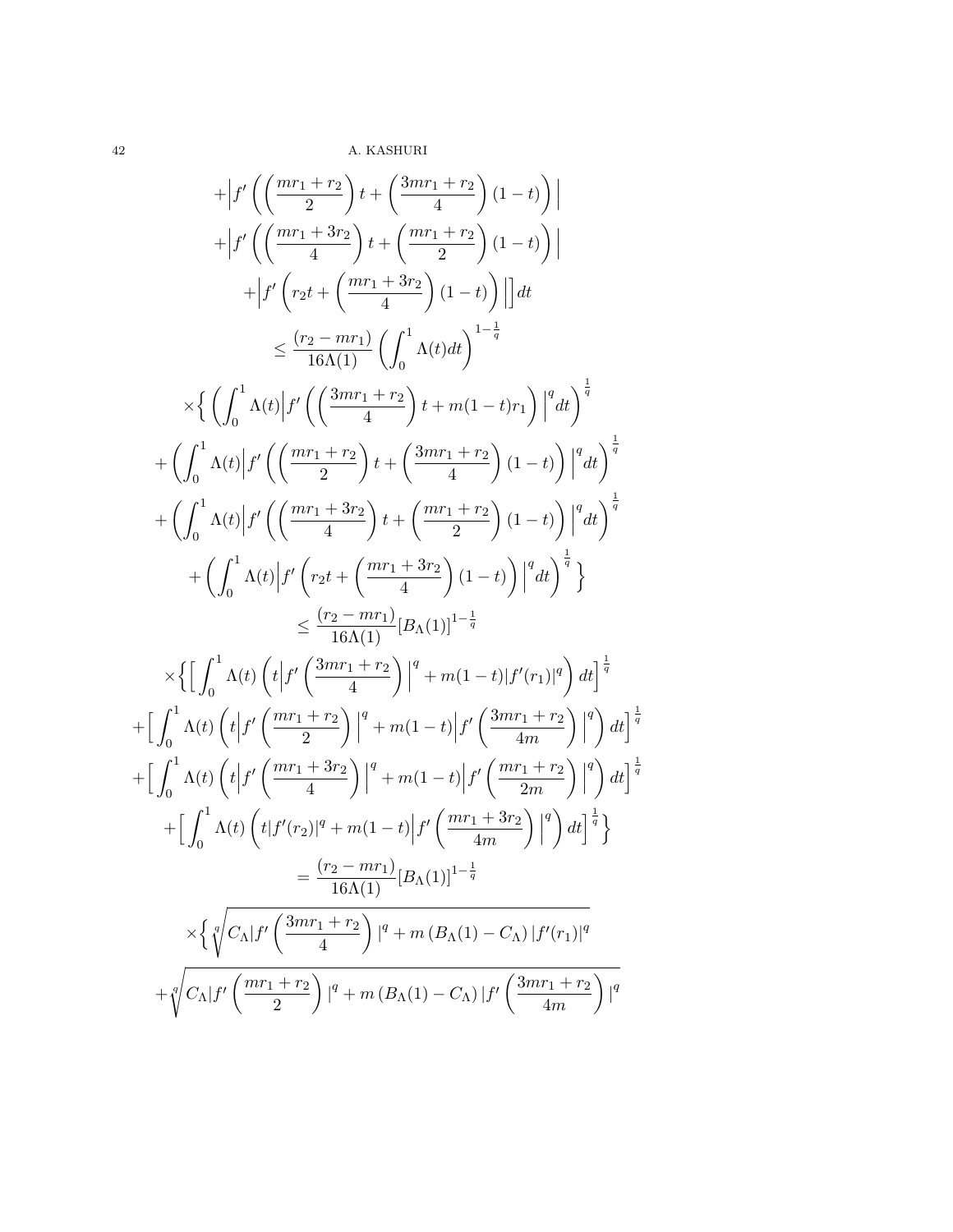$$
+\sqrt[q]{C_{\Lambda}|f'\left(\frac{mr_1+3r_2}{4}\right)|^q + m (B_{\Lambda}(1) - C_{\Lambda})|f'\left(\frac{mr_1+r_2}{2m}\right)|^q} +\sqrt[q]{C_{\Lambda}|f'(r_2)|^q + m (B_{\Lambda}(1) - C_{\Lambda})|f'\left(\frac{mr_1+3r_2}{4m}\right)|^q}.
$$

The proof of Theorem [2.12](#page-10-0) is completed.

We point out some special cases of Theorem [2.12.](#page-10-0)

Corollary 2.13. Taking  $m = 1$  in Theorem [2.12,](#page-10-0) we get the following inequality for convex functions:

$$
|T_{f,\Lambda}(r_1,r_2)| \le \frac{(r_2-r_1)}{16\Lambda(1)} [B_{\Lambda}(1)]^{1-\frac{1}{q}}
$$
\n(2.19)

$$
\times \left\{ \sqrt[q]{C_{\Lambda}|f'\left(\frac{3r_1+r_2}{4}\right)|^q + (B_{\Lambda}(1)-C_{\Lambda})|f'(r_1)|^q} + \sqrt[q]{C_{\Lambda}|f'\left(\frac{r_1+r_2}{2}\right)|^q + (B_{\Lambda}(1)-C_{\Lambda})|f'\left(\frac{3r_1+r_2}{4}\right)|^q} + \sqrt[q]{C_{\Lambda}|f'\left(\frac{r_1+3r_2}{4}\right)|^q + (B_{\Lambda}(1)-C_{\Lambda})|f'\left(\frac{r_1+r_2}{2}\right)|^q} + \sqrt[q]{C_{\Lambda}|f'(r_2)|^q + (B_{\Lambda}(1)-C_{\Lambda})|f'\left(\frac{r_1+3r_2}{4}\right)|^q} \right\}.
$$

**Corollary 2.14.** Taking  $q = 1$  in Theorem [2.12,](#page-10-0) we get

$$
|T_{f,\Lambda}(r_1,r_2)| \le \frac{(r_2 - mr_1)}{16\Lambda(1)}\tag{2.20}
$$

$$
\times \left\{ C_{\Lambda} |f'\left(\frac{3mr_1+r_2}{4}\right)| + m\left(B_{\Lambda}(1) - C_{\Lambda}\right)|f'(r_1)|
$$
  
+
$$
C_{\Lambda} |f'\left(\frac{mr_1+r_2}{2}\right)| + m\left(B_{\Lambda}(1) - C_{\Lambda}\right)|f'\left(\frac{3mr_1+r_2}{4m}\right)|
$$
  
+
$$
C_{\Lambda} |f'\left(\frac{mr_1+3r_2}{4}\right)| + m\left(B_{\Lambda}(1) - C_{\Lambda}\right)|f'\left(\frac{mr_1+r_2}{2m}\right)|
$$
  
+
$$
C_{\Lambda} |f'(r_2)| + m\left(B_{\Lambda}(1) - C_{\Lambda}\right)|f'\left(\frac{mr_1+3r_2}{4m}\right)|.
$$

**Corollary 2.15.** Taking  $K = ||f'||_{\infty}$  in Theorem [2.12,](#page-10-0) we get  $|T_{f,\Lambda}(r_1,r_2)| \leq \frac{K(r_2 - mr_1)}{4\Lambda(1)} [B_{\Lambda}(1)]^{1-\frac{1}{q}} \times \sqrt[q]{C_{\Lambda} + m (B_{\Lambda}(1) - C_{\Lambda})}$ . (2.21)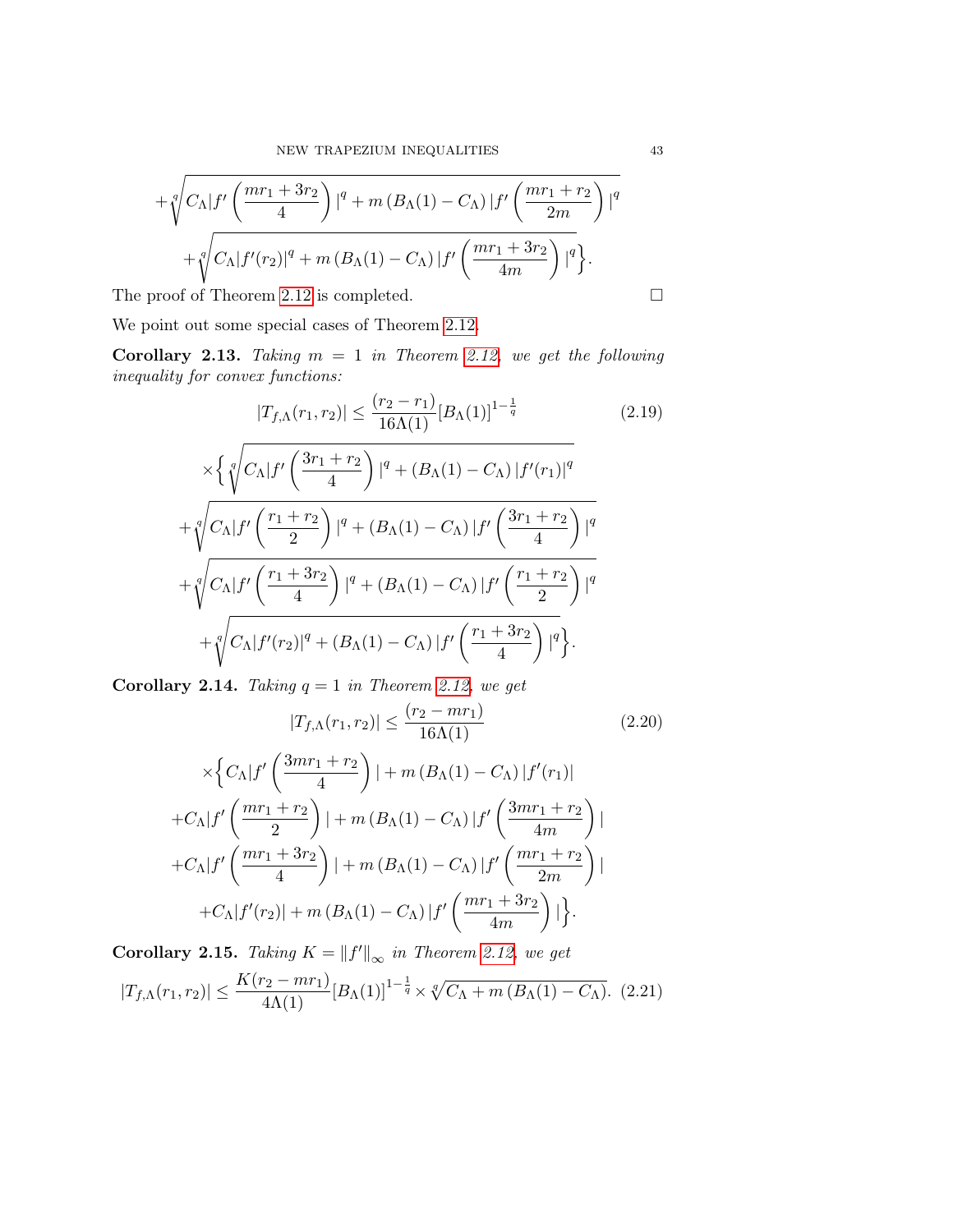Corollary 2.16. Taking  $\varphi(t) = t$  in Theorem [2.12,](#page-10-0) we get

$$
|T_f(r_1, r_2)| \le \frac{(r_2 - mr_1)}{32\sqrt[4]{3}} \tag{2.22}
$$

$$
\times \left\{ \sqrt[4]{2|f'\left(\frac{3mr_1 + r_2}{4}\right)|^q + m|f'(r_1)|^q} + \sqrt[4]{2|f'\left(\frac{mr_1 + r_2}{2}\right)|^q + m|f'\left(\frac{3mr_1 + r_2}{4m}\right)|^q} + \sqrt[4]{2|f'\left(\frac{mr_1 + 3r_2}{4}\right)|^q + m|f'\left(\frac{mr_1 + r_2}{2m}\right)|^q} + \sqrt[4]{2|f'(r_2)|^q + m|f'\left(\frac{mr_1 + 3r_2}{4m}\right)|^q}.
$$

Corollary 2.17. Taking  $\varphi(t) = \frac{t^{\alpha}}{\Gamma(s)}$  $\frac{t^{\alpha}}{\Gamma(\alpha)}$  in Theorem [2.12,](#page-10-0) we get

$$
|T_{f,\Lambda}(r_1, r_2)| \leq \frac{(r_2 - mr_1) \Gamma(\alpha + 1)}{16 \sqrt[q]{\alpha + 2} \Gamma(\alpha + 2)}
$$
(2.23)  

$$
\times \left\{ \sqrt[q]{(\alpha + 1)|f'\left(\frac{3mr_1 + r_2}{4}\right)|^q + m|f'(r_1)|^q} + \sqrt[q]{(\alpha + 1)|f'\left(\frac{mr_1 + r_2}{2}\right)|^q + m|f'\left(\frac{3mr_1 + r_2}{4m}\right)|^q} + \sqrt[q]{(\alpha + 1)|f'\left(\frac{mr_1 + 3r_2}{4}\right)|^q + m|f'\left(\frac{mr_1 + r_2}{2m}\right)|^q} + \sqrt[q]{(\alpha + 1)|f'(r_2)|^q + m|f'\left(\frac{mr_1 + 3r_2}{4m}\right)|^q}.
$$

**Corollary 2.18.** Taking  $\varphi(t) = \frac{t^{\frac{\alpha}{k}}}{k \Gamma_k(\alpha)}$  in Theorem [2.12,](#page-10-0) we get

$$
|T_{f,\Lambda}(r_1,r_2)| \leq \frac{(r_2 - mr_1)}{16\sqrt[q]{\frac{\alpha}{k} + 2}} \frac{\Gamma_k(\alpha + k)}{\Gamma_k(\alpha + k + 1)}
$$
(2.24)  

$$
\times \left\{ \sqrt[q]{\left(\frac{\alpha}{k} + 1\right) |f'\left(\frac{3mr_1 + r_2}{4}\right) |^q + m|f'(r_1)|^q} \right\}
$$

$$
+\sqrt[q]{\left(\frac{\alpha}{k}+1\right)|f'\left(\frac{mr_1+r_2}{2}\right)|^q+m|f'\left(\frac{3mr_1+r_2}{4m}\right)|^q}
$$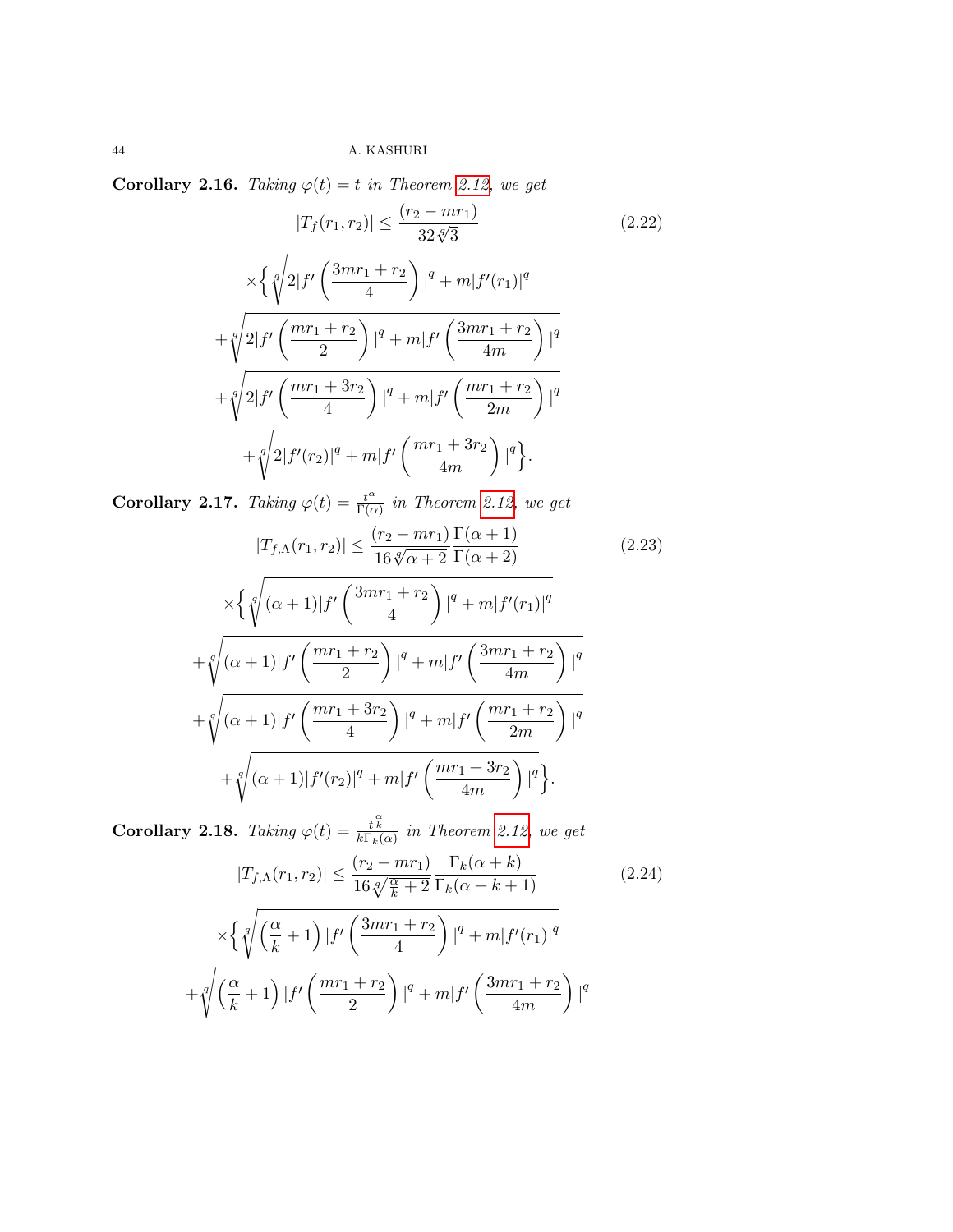$$
+\sqrt[q]{\left(\frac{\alpha}{k}+1\right)|f'\left(\frac{mr_1+3r_2}{4}\right)|^q+m|f'\left(\frac{mr_1+r_2}{2m}\right)|^q}+\sqrt[q]{\left(\frac{\alpha}{k}+1\right)|f'(r_2)|^q+m|f'\left(\frac{mr_1+3r_2}{4m}\right)|^q}\bigg\}.
$$

**Corollary 2.19.** Taking  $\varphi(t) = t(r_2 - t)^{\alpha - 1}$  for  $\alpha \in (0, 1)$  in Theorem [2.12,](#page-10-0) we get

$$
|T_{f,\Lambda}(r_1,r_2)| \le \frac{(r_2 - mr_1)}{16\Lambda^*(1)} [B_{\Lambda}(1)]^{1 - \frac{1}{q}}
$$
(2.25)

$$
\times \left\{ \sqrt[4]{C_{\Lambda^*} |f'(\frac{3mr_1+r_2}{4})|^q + m (B_{\Lambda}(1) - C_{\Lambda^*}) |f'(r_1)|^q} \right. \\ \left. + \sqrt[4]{C_{\Lambda^*} |f'(\frac{mr_1+r_2}{2})|^q + m (B_{\Lambda}(1) - C_{\Lambda^*}) |f'(\frac{3mr_1+r_2}{4m})|^q} \right. \\ \left. + \sqrt[q]{C_{\Lambda^*} |f'(\frac{mr_1+3r_2}{4})|^q + m (B_{\Lambda}(1) - C_{\Lambda^*}) |f'(\frac{mr_1+r_2}{2m})|^q} \right. \\ \left. + \sqrt[q]{C_{\Lambda^*} |f'(r_2)|^q + m (B_{\Lambda}(1) - C_{\Lambda^*}) |f'(\frac{mr_1+3r_2}{4m})|^q} \right\},
$$

where

$$
\Lambda^*(t) := \frac{r_2^{\alpha} - \left(r_2 - \frac{(r_2 - mr_1)t}{4}\right)^{\alpha}}{\alpha}, \quad C_{\Lambda^*} := \int_0^1 t[\Lambda^*(t)]dt \tag{2.26}
$$

and

$$
B_{\Lambda}(1) := \frac{4}{\alpha (r_2 - mr_1)} \left\{ r_2^{\alpha} \left( \frac{mr_1 + 3r_2}{4} \right) - \frac{r_2^{\alpha+1} - \left( \frac{mr_1 + 3r_2}{4} \right)^{\alpha+1}}{\alpha+1} \right\}.
$$
 (2.27)

Corollary 2.20. Taking  $\varphi(t) = \frac{t}{\alpha} \exp\left[\left(-\frac{1-\alpha}{\alpha}\right)\right]$  $\left(\frac{-\alpha}{\alpha}\right)t$  for  $\alpha \in (0,1)$  in Theorem [2.12,](#page-10-0) we get

$$
|T_{f,\Lambda}(r_1, r_2)| \le \frac{(r_2 - mr_1)}{16\Lambda^{\diamond}(1)} [B_{\Lambda}^{\diamond}(1)]^{1 - \frac{1}{q}}
$$
(2.28)  

$$
C_{\Lambda \diamond}|f' \left(\frac{3mr_1 + r_2}{\Lambda^{\diamond}(1)}\right)|^q + m (B_{\Lambda}^{\diamond}(1) - C_{\Lambda \diamond}) |f'(r_1)|^q
$$

$$
\times \left\{ \sqrt[4]{C_{\Lambda^\diamond} |f'\left(\frac{3mr_1+r_2}{4}\right)|^q + m\left(B_{\Lambda}^\diamond(1) - C_{\Lambda^\diamond}\right) |f'(r_1)|^q} \right. \\ \left. + \sqrt[q]{C_{\Lambda^\diamond} |f'\left(\frac{mr_1+r_2}{2}\right)|^q + m\left(B_{\Lambda}^\diamond(1) - C_{\Lambda^\diamond}\right) |f'\left(\frac{3mr_1+r_2}{4m}\right) |^q} \right. \\ \left. + \sqrt[q]{C_{\Lambda^\diamond} |f'\left(\frac{mr_1+3r_2}{4}\right)|^q + m\left(B_{\Lambda}^\diamond(1) - C_{\Lambda^\diamond}\right) |f'\left(\frac{mr_1+r_2}{2m}\right) |^q} \right.
$$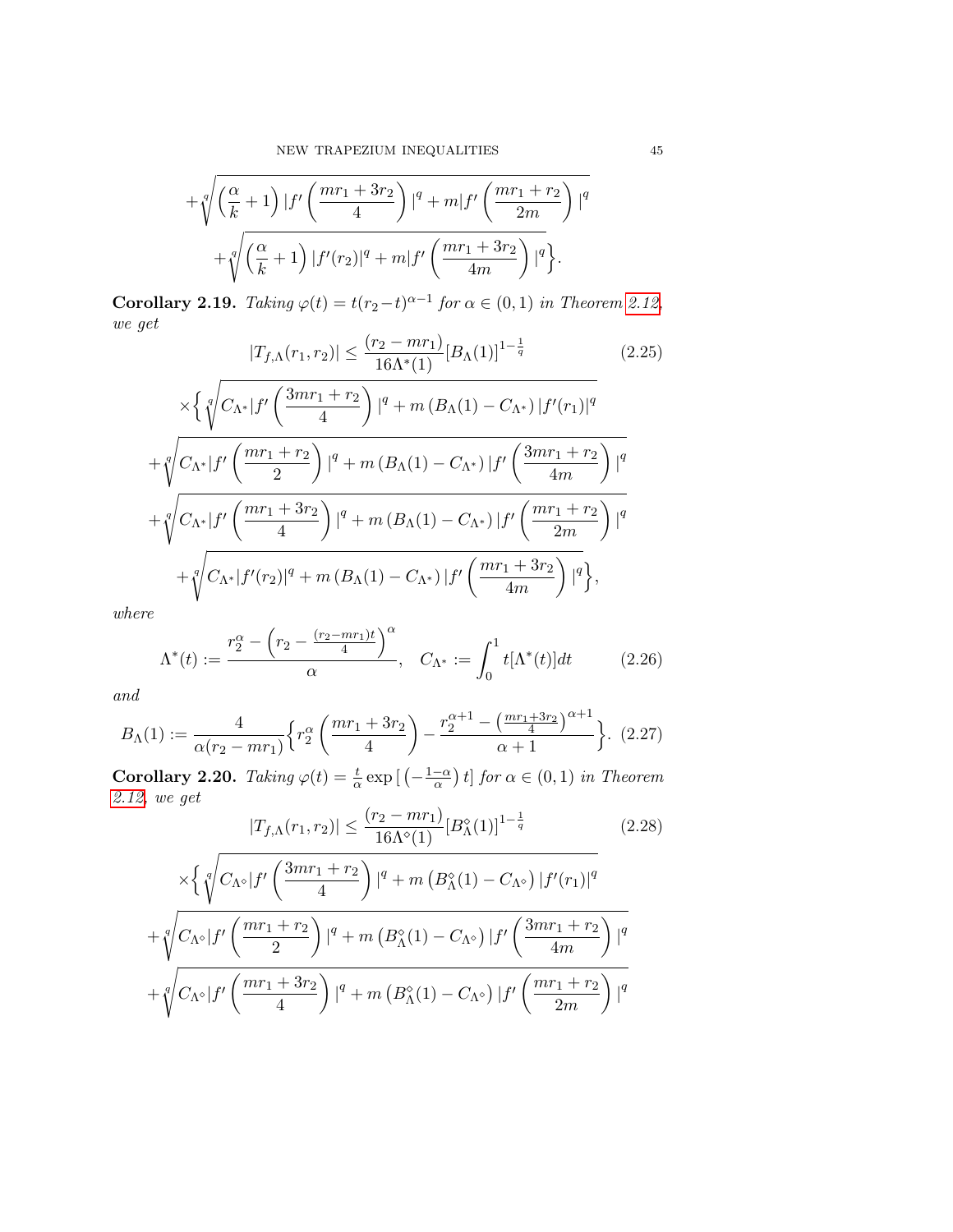$$
+\sqrt[q]{C_{\Lambda^\diamond}|f'(r_2)|^q+m\left(B_{\Lambda}^\diamond(1)-C_{\Lambda^\diamond}\right)|f'\left(\frac{mr_1+3r_2}{4m}\right)|^q},
$$

where

$$
\Lambda^{\diamond}(t) := \frac{\exp\left[\left(-\frac{1-\alpha}{\alpha}\right)\frac{(r_2 - mr_1)t}{4}\right] - 1}{\alpha - 1}, \quad C_{\Lambda^{\diamond}} := \int_0^1 t[\Lambda^{\diamond}(t)]dt \qquad (2.29)
$$

and  $B_{\Lambda}^{\diamond}(1)$  is defined by eq. [\(2.16\)](#page-9-0) for  $p=1$ .

## 3. Applications

<span id="page-15-0"></span>Consider the following special means for different real numbers  $r_1, r_2$  and  $r_1r_2 \neq 0$ , as follows:

(1) The arithmetic mean:

$$
A := A(r_1, r_2) = \frac{r_1 + r_2}{2},
$$

(2) The harmonic mean:

$$
H := H(r_1, r_2) = \frac{2}{\frac{1}{r_1} + \frac{1}{r_2}},
$$

(3) The logarithmic mean:

$$
L := L(r_1, r_2) = \frac{r_2 - r_1}{\ln|r_2| - \ln|r_1|}
$$

,

(4) The generalized log-mean:

$$
L_r := L_r(r_1, r_2) = \left[\frac{r_2^{r+1} - r_1^{r+1}}{(r+1)(r_2 - r_1)}\right]^{\frac{1}{r}}; \ \ r \in \mathbb{Z} \setminus \{-1, 0\}.
$$

It is well known that  $L_r$  is monotonic nondecreasing over  $r \in \mathbb{Z}$  with  $L_{-1} :=$ L. In particular, we have the following inequality  $H \leq L \leq A$ . Now, using the theory results in Section [2,](#page-2-0) we give some applications to special means for different real numbers.

**Proposition 3.1.** Let  $r_1, r_2 \in \mathbb{R} \setminus \{0\}$ , where  $r_1 < r_2$ . Then for  $r \in \mathbb{N}$  and  $r \geq 2$ , where  $q > 1$  and  $p^{-1} + q^{-1} = 1$ , the following inequality hold:

$$
\left| A \left( \frac{A \left( A^r(3r_1, r_2), A^r(r_1, 3r_2) \right)}{2^r}, A \left( A(r_1, r_2), r_2^r \right) \right) - L_r^r(r_1, r_2) \right| \le \frac{r(r_2 - r_1)}{16 \sqrt[p]{p+1}} \tag{3.1}
$$

$$
\times \left\{ \sqrt[q]{A\left(|r_1|^{q(r-1)}, |\frac{3r_1+r_2}{4}|^{q(r-1)}\right)} + \sqrt[q]{A\left(|\frac{r_1+r_2}{2}|^{q(r-1)}, |\frac{3r_1+r_2}{4}|^{q(r-1)}\right)} \right\}
$$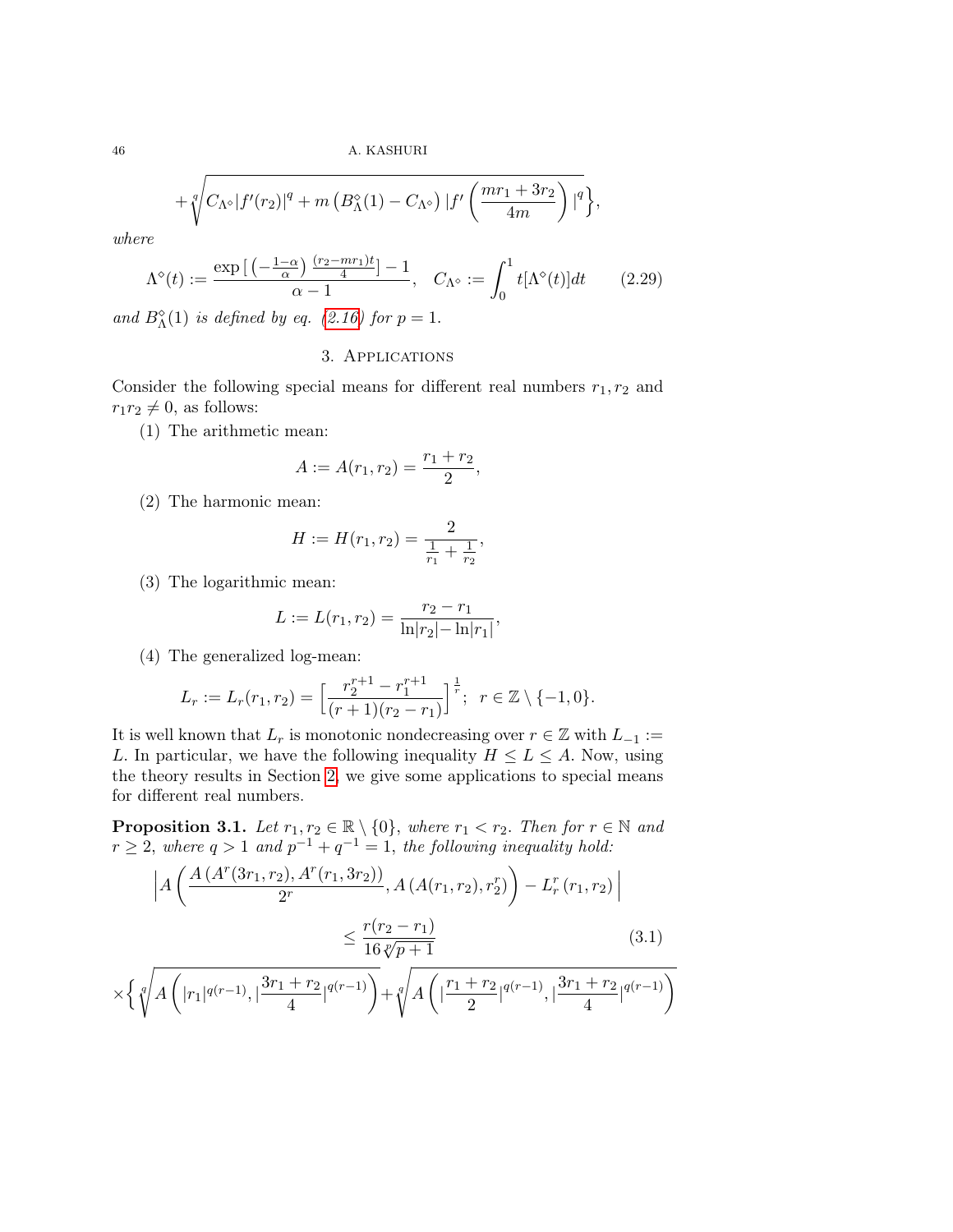$$
+ \sqrt[q]{A\left(\big|\frac{r_1+3r_2}{4}\big|^{q(r-1)},\big|\frac{r_1+r_2}{2}\big|^{q(r-1)}\right)} + \sqrt[q]{A\left(\big|\frac{r_1+3r_2}{4}\big|^{q(r-1)},\big|r_2\big|^{q(r-1)}\right)} \Bigg\}
$$

*Proof.* Taking  $m = 1$ ,  $f(t) = t^r$  and  $\varphi(t) = t$ , in Theorem [2.3,](#page-4-0) one can obtain the result immediately.  $\hfill \square$ 

**Proposition 3.2.** Let  $r_1, r_2 \in \mathbb{R} \setminus \{0\}$ , where  $r_1 < r_2$ . Then for  $q > 1$  and  $p^{-1} + q^{-1} = 1$ , the following inequality hold:

$$
\left| \frac{1}{H\left(H\left(\frac{3r_1+r_2}{4}, \frac{r_1+r_2}{2}\right), H\left(\frac{r_1+3r_2}{4}, r_2\right)\right)} - \frac{1}{L(r_1, r_2)} \right| \le \frac{(r_2 - r_1)}{16\sqrt[p]{p+1}} \quad (3.2)
$$
\n
$$
\times \left\{ \frac{1}{\sqrt[q]{H\left(|r_1|^{2q}, \left|\frac{3r_1+r_2}{4}\right|^{2q}\right)}} + \frac{1}{\sqrt[q]{H\left(|\frac{r_1+r_2}{2}|^{2q}, \left|\frac{3r_1+r_2}{4}\right|^{2q}\right)}} + \frac{1}{\sqrt[q]{H\left(|\frac{r_1+3r_2}{4}|^{2q}, \left|r_2\right|^{2q}\right)}} + \frac{1}{\sqrt[q]{H\left(|\frac{r_1+3r_2}{4}|^{2q}, \left|r_2\right|^{2q}\right)}} \right\}.
$$

*Proof.* Taking  $m = 1$ ,  $f(t) = \frac{1}{t}$  and  $\varphi(t) = t$ , in Theorem [2.3,](#page-4-0) one can obtain the result immediately.  $\Box$ 

**Proposition 3.3.** Let  $r_1, r_2 \in \mathbb{R} \setminus \{0\}$ , where  $r_1 < r_2$ . Then for  $r \in \mathbb{N}$  and  $r \geq 2$ , where  $q \geq 1$ , the following inequality hold:

$$
\left| A \left( \frac{A \left( A^{r}(3r_{1},r_{2}), A^{r}(r_{1},3r_{2}) \right)}{2^{r}}, A \left( A(r_{1},r_{2}),r_{2}^{r} \right) - L_{r}^{r}(r_{1},r_{2}) \right| \right. \\ \left. \left. \times \left\{ \sqrt{\frac{2}{3} \frac{r(r_{2} - r_{1})}{32}} \right. \right. \\ \left. \left. \times \left\{ \sqrt{\frac{4 \left( |r_{1}|^{q(r-1)}, 2| \frac{3r_{1} + r_{2}}{4} |^{q(r-1)} \right)}{4}} \right. \right. \\ \left. + \sqrt{\frac{4 \left( 2| \frac{r_{1} + r_{2}}{2} |^{q(r-1)}, 1 \frac{3r_{1} + r_{2}}{4} |^{q(r-1)} \right)}{4}} \right. \\ \left. + \sqrt{\frac{4 \left( 2| \frac{r_{1} + 3r_{2}}{4} |^{q(r-1)}, 1 \frac{r_{1} + r_{2}}{2} |^{q(r-1)} \right)}{4}} \right. \\ \left. + \sqrt{\frac{4 \left( 1 \frac{r_{1} + 3r_{2}}{4} |^{q(r-1)}, 2|r_{2}|^{q(r-1)} \right)}{4}} \right\}.
$$
\n
$$
(3.3)
$$

*Proof.* Taking  $m = 1$ ,  $f(t) = t^r$  and  $\varphi(t) = t$ , in Theorem [2.12,](#page-10-0) one can obtain the result immediately.  $\hfill \square$  .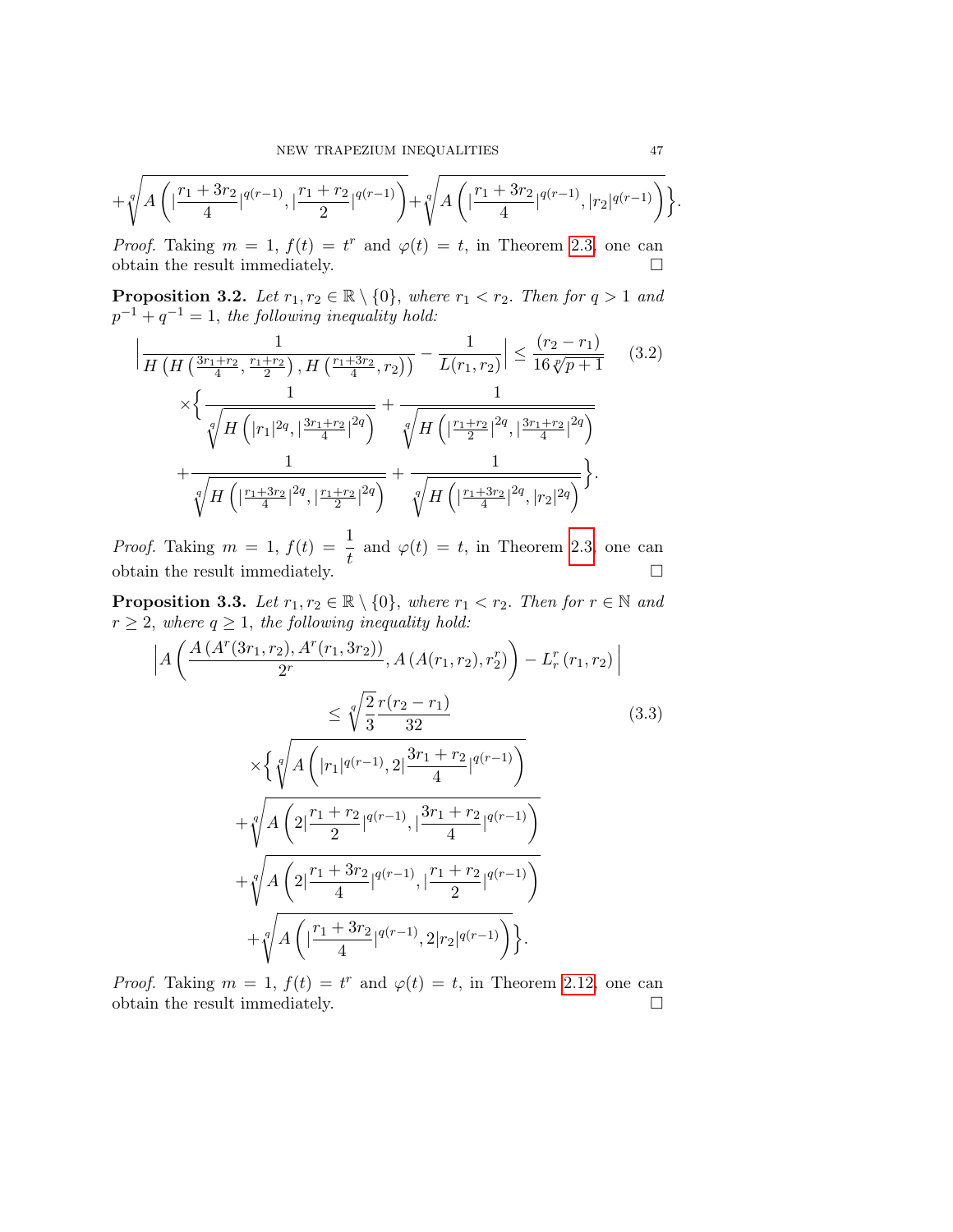**Proposition 3.4.** Let  $r_1, r_2 \in \mathbb{R} \setminus \{0\}$ , where  $r_1 < r_2$ . Then for  $q \geq 1$ , the following inequality hold:

$$
\left| \frac{1}{H\left(H\left(\frac{3r_1+r_2}{4}, \frac{r_1+r_2}{2}\right), H\left(\frac{r_1+3r_2}{4}, r_2\right)\right)} - \frac{1}{L(r_1, r_2)} \right| \leq \sqrt[4]{\frac{2}{3}} \frac{(r_2 - r_1)}{32} \quad (3.4)
$$

$$
\times \left\{ \frac{1}{\sqrt[4]{H\left(2|r_1|^{2q}, \left|\frac{3r_1+r_2}{4}\right|^{2q}\right)}} + \frac{1}{\sqrt[4]{H\left(\left|\frac{r_1+r_2}{2}\right|^{2q}, 2\left|\frac{3r_1+r_2}{4}\right|^{2q}\right)}} + \frac{1}{\sqrt[4]{H\left(2\left|\frac{r_1+3r_2}{4}\right|^{2q}, 2\left|\frac{r_1+r_2}{2}\right|^{2q}\right)}} + \frac{1}{\sqrt[4]{H\left(2\left|\frac{r_1+3r_2}{4}\right|^{2q}, \left|r_2\right|^{2q}\right)}} \right\}.
$$

*Proof.* Taking  $m = 1$ ,  $f(t) = \frac{1}{t}$  and  $\varphi(t) = t$ , in Theorem [2.12,](#page-10-0) one can obtain the result immediately.  $\Box$ 

Remark 3.5. Applying our Theorems [2.3](#page-4-0) and [2.12](#page-10-0) for special values m and various suitable choices of function  $\varphi(t) = \frac{t^{\alpha}}{\Gamma(s)}$  $\frac{t^{\alpha}}{\Gamma(\alpha)}, \frac{t^{\frac{\alpha}{k}}}{k\Gamma_k(\alpha)}, \varphi(t) = t(r_2-t)^{\alpha-1}$ and  $\varphi(t) = \frac{t}{\alpha} \exp\left[\left(-\frac{1-\alpha}{\alpha}\right)\right]$  $\frac{-\alpha}{\alpha}$  t obe m-convex,  $\frac{-\alpha}{\alpha}$  to be m-convex, we can deduce some new general fractional integral inequalities using special means. The details are left to the interested reader.

Next, we provide some new error estimates for the trapezium formula. Let Q be the partition of the points  $r_1 = x_0 < x_1 < \ldots < x_k = r_2$  of the interval  $[r_1, r_2]$ . Let consider the following quadrature formula:

$$
\int_{r_1}^{r_2} f(x)dx = T(f, Q) + E(f, Q),
$$

where

$$
T(f, Q) = \sum_{i=0}^{k-1} \left[ f\left(\frac{3x_i + x_{i+1}}{4}\right) + f\left(\frac{x_i + x_{i+1}}{2}\right) + f\left(\frac{x_i + 3x_{i+1}}{4}\right) + f(x_{i+1}) \right] \times \frac{(x_{i+1} - x_i)}{4}
$$

is the trapezium version and  $E(f, Q)$  is denote their associated approximation error.

<span id="page-17-0"></span>**Proposition 3.6.** Let  $f : [r_1, r_2] \longrightarrow \mathbb{R}$  be a differentiable function on  $(r_1, r_2)$ , where  $r_1 < r_2$ . If  $|f'|^q$  is convex on  $[r_1, r_2]$  for  $q > 1$  and  $p^{-1} + q^{-1} =$ 1, then the following inequality holds:

$$
|E(f,Q)| \le \frac{1}{16\sqrt[q]{2}\sqrt[p]{p+1}} \times \sum_{i=0}^{k-1} (x_{i+1} - x_i)^2
$$
 (3.5)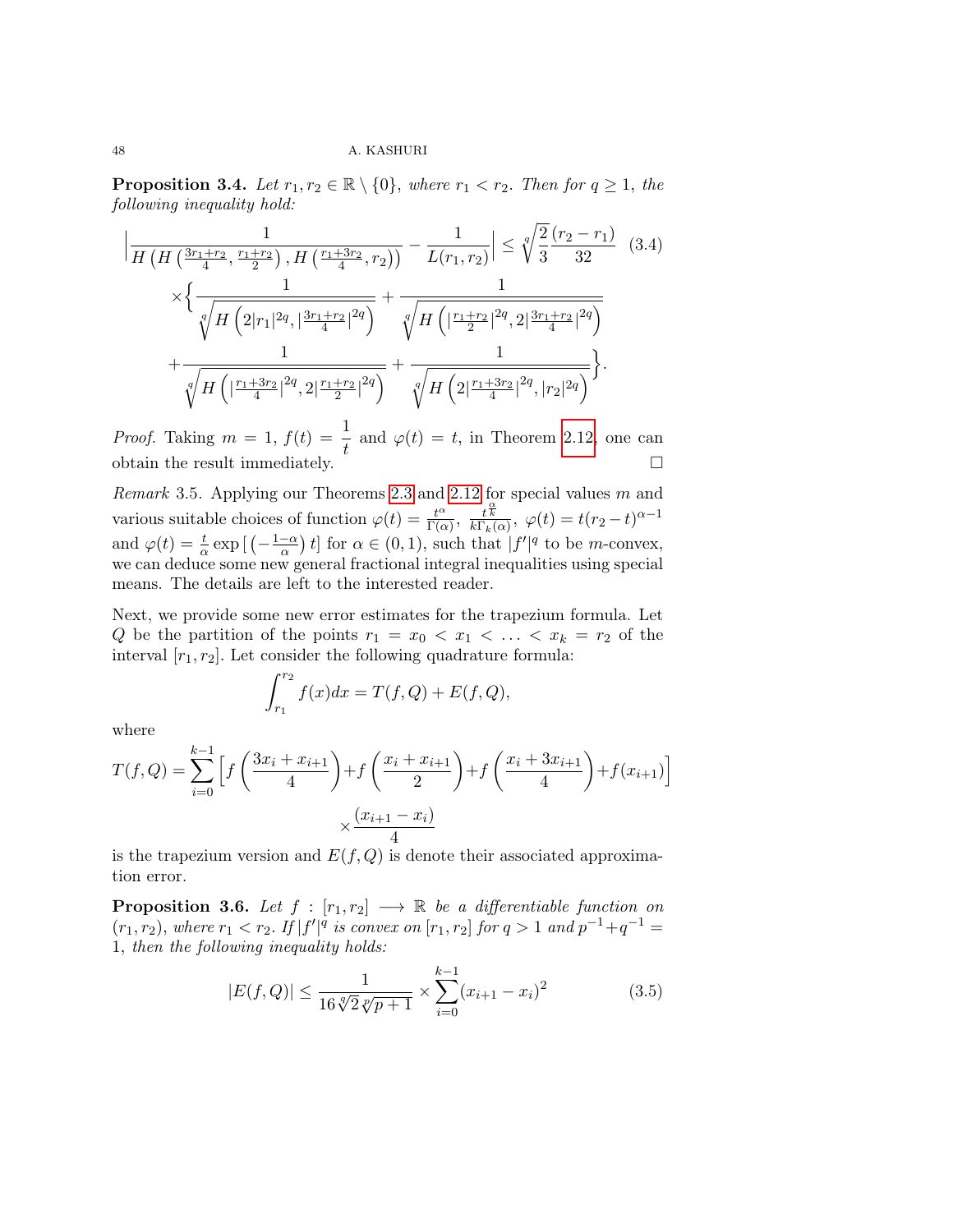$$
\times \left\{ \sqrt[4]{|f'\left(\frac{3x_i + x_{i+1}}{4}\right)|^q + |f'(x_i)|^q} + \sqrt[4]{|f'\left(\frac{x_i + x_{i+1}}{2}\right)|^q + |f'\left(\frac{3x_i + x_{i+1}}{4}\right)|^q} + \sqrt[4]{|f'\left(\frac{x_i + 3x_{i+1}}{4}\right)|^q + |f'\left(\frac{x_i + x_{i+1}}{2}\right)|^q} + \sqrt[4]{|f'\left(\frac{x_i + 3x_{i+1}}{4}\right)|^q + |f'(x_{i+1})|^q} \right\}.
$$

*Proof.* Applying Theorem [2.3](#page-4-0) for  $m = 1$  for  $\varphi(t) = t$  on the subintervals  $[x_i, x_{i+1}]$   $(i = 0, \ldots, k-1)$  of the partition  $Q$ , we have

$$
\left| f\left(\frac{3x_i + x_{i+1}}{4}\right) + f\left(\frac{x_i + x_{i+1}}{2}\right) + f\left(\frac{x_i + 3x_{i+1}}{4}\right) + f(x_{i+1}) \right|
$$

$$
- \frac{4}{x_{i+1} - x_i} \int_{x_i}^{x_{i+1}} f(x) dx
$$

$$
\leq \frac{(x_{i+1} - x_i)}{4\sqrt[n]{2\sqrt[n]{p+1}}} \tag{3.6}
$$

$$
\times \left\{ \sqrt[n]{|f'\left(\frac{3x_i + x_{i+1}}{4}\right)|^q + |f'(x_i)|^q} + \sqrt[n]{|f'\left(\frac{x_i + x_{i+1}}{2}\right)|^q + |f'\left(\frac{3x_i + x_{i+1}}{4}\right)|^q} \right\}
$$

<span id="page-18-0"></span>
$$
\sqrt{\frac{1}{f'}\left(\frac{x_i + 3x_{i+1}}{4}\right)|^q + |f'\left(\frac{x_i + x_{i+1}}{2}\right)|^q + |f'\left(\frac{x_i + x_{i+1}}{2}\right)|^q + \sqrt[q]{|f'\left(\frac{x_i + 3x_{i+1}}{4}\right)|^q + |f'(x_{i+1})|^q}.
$$

Hence from [\(3.6\)](#page-18-0), we get

$$
|E(f, Q)| = \Big| \int_{r_1}^{r_2} f(x)dx - T(f, Q) \Big| \le \Big| \sum_{i=0}^{k-1} \Big\{ \int_{x_i}^{x_{i+1}} f(x)dx
$$

$$
- \Big[ f\left(\frac{3x_i + x_{i+1}}{4}\right) + f\left(\frac{x_i + x_{i+1}}{2}\right) + f\left(\frac{x_i + 3x_{i+1}}{4}\right) + f(x_{i+1}) \Big] \frac{(x_{i+1} - x_i)}{4} \Big\} \Big|
$$

$$
\le \sum_{i=0}^{k-1} \Big| \Big\{ \int_{x_i}^{x_{i+1}} f(x)dx
$$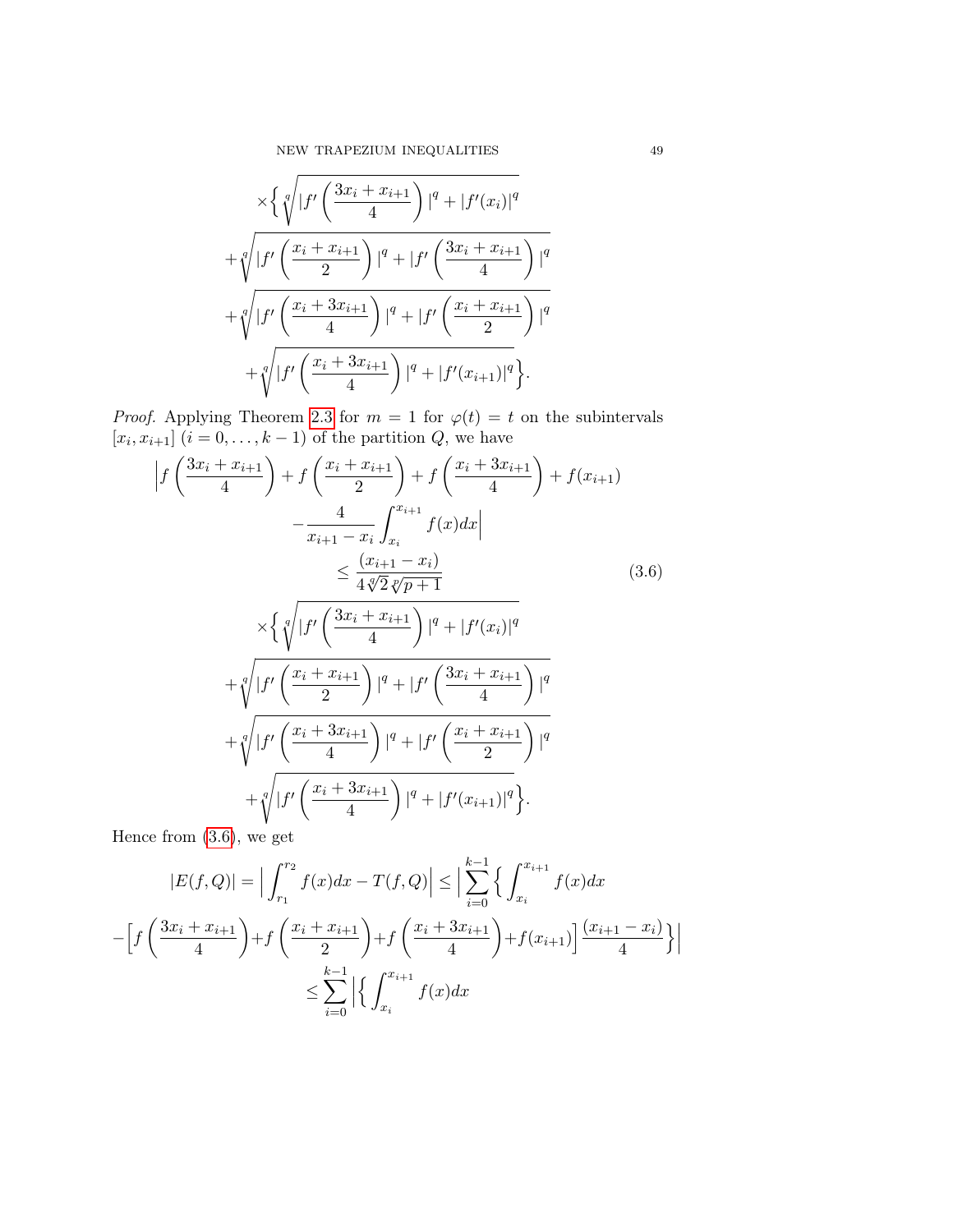$$
-\left[f\left(\frac{3x_{i}+x_{i+1}}{4}\right)+f\left(\frac{x_{i}+x_{i+1}}{2}\right)+f\left(\frac{x_{i}+3x_{i+1}}{4}\right)+f(x_{i+1})\right]\frac{(x_{i+1}-x_{i})}{4}\right]
$$
  
\n
$$
\leq \frac{1}{16\sqrt[4]{2}\sqrt[6]{p+1}} \times \sum_{i=0}^{k-1} (x_{i+1}-x_{i})^{2}
$$
  
\n
$$
\times \left\{\sqrt[q]{|f'\left(\frac{3x_{i}+x_{i+1}}{4}\right)|^{q}+|f'(x_{i})|^{q}}\right\}
$$
  
\n
$$
+\sqrt[q]{|f'\left(\frac{x_{i}+x_{i+1}}{2}\right)|^{q}+|f'\left(\frac{3x_{i}+x_{i+1}}{4}\right)|^{q}}
$$
  
\n
$$
+\sqrt[q]{|f'\left(\frac{x_{i}+3x_{i+1}}{4}\right)|^{q}+|f'\left(\frac{x_{i}+x_{i+1}}{2}\right)|^{q}}
$$
  
\n
$$
+\sqrt[q]{|f'\left(\frac{x_{i}+3x_{i+1}}{4}\right)|^{q}+|f'(x_{i+1})|^{q}}.
$$

The proof of Proposition [3.6](#page-17-0) is completed.

**Proposition 3.7.** Let  $f : [r_1, r_2] \longrightarrow \mathbb{R}$  be a differentiable function on  $(r_1, r_2)$ , where  $r_1 \, < r_2$ . If  $|f'|^q$  is convex on  $[r_1, r_2]$  for  $q \geq 1$ , then the following inequality holds:

$$
|E(f, Q)| \leq \frac{1}{32\sqrt[4]{3}} \times \sum_{i=0}^{k-1} (x_{i+1} - x_i)^2
$$
(3.7)  

$$
\times \left\{ \sqrt[4]{2|f'\left(\frac{3x_i + x_{i+1}}{4}\right)|^q + |f'(x_i)|^q} \right.
$$

$$
+ \sqrt[4]{2|f'\left(\frac{x_i + x_{i+1}}{2}\right)|^q + |f'\left(\frac{3x_i + x_{i+1}}{4}\right)|^q}
$$

$$
+ \sqrt[4]{2|f'\left(\frac{x_i + 3x_{i+1}}{4}\right)|^q + |f'\left(\frac{x_i + x_{i+1}}{2}\right)|^q}
$$

$$
+ \sqrt[4]{|f'\left(\frac{x_i + 3x_{i+1}}{4}\right)|^q + 2|f'(x_{i+1})|^q}.
$$

Proof. The proof is analogous as to that of Proposition [3.6](#page-17-0) but use Theorem [2.12.](#page-10-0)  $\Box$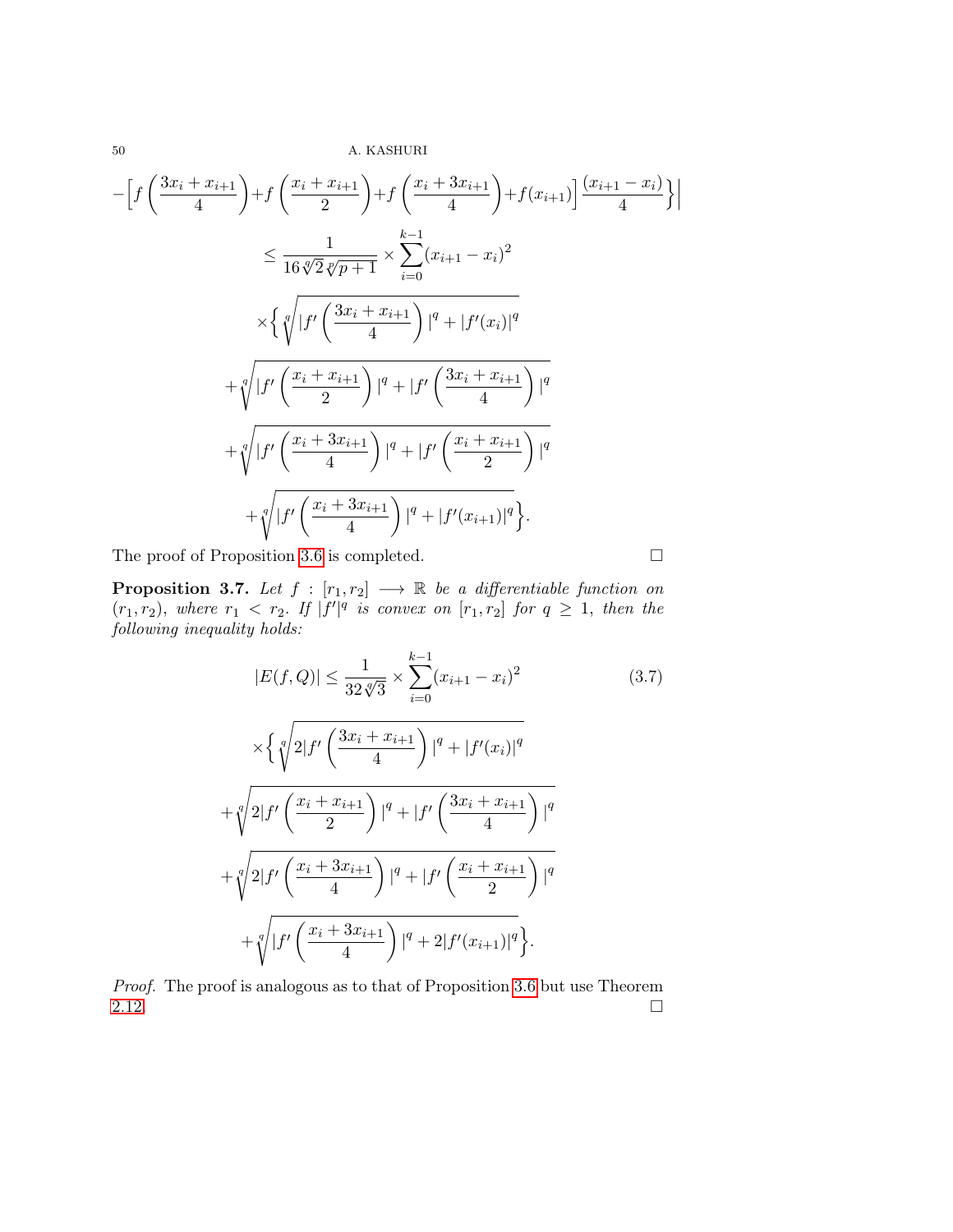*Remark* 3.8. Applying our Theorems [2.3](#page-4-0) and [2.12](#page-10-0) for special value  $m = 1$ and various suitable choices of function  $\varphi(t) = \frac{t^{\alpha}}{\Gamma(s)}$  $\frac{t^{\alpha}}{\Gamma(\alpha)}, \frac{t^{\frac{\alpha}{k}}}{k \Gamma_k(\alpha)}, \varphi(t) = t(r_2$  $t)^{\alpha-1}$  and  $\varphi(t) = \frac{t}{\alpha} \exp\left[\left(-\frac{1-\alpha}{\alpha}\right)\right]$  $\left[\frac{-\alpha}{\alpha}\right]t$  for  $\alpha \in (0,1)$ , such that  $|f'|^q$  to be mconvex, we can deduce some new bounds for the trapezium formula using above ideas and techniques. The details are left to the interested reader.

#### Acknowledgements

The author would like to thank the referee for valuable comments and suggestions.

### **REFERENCES**

- <span id="page-20-0"></span>[1] S.M. Aslani, M.R. Delavar and S.M., Vaezpour, Inequalities of Fejér type related to generalized convex functions with applications, Int. J. Anal. Appl.,  $16(1)$  (2018), 38–49.
- [2] F.X. Chen and S.H. Wu, Several complementary inequalities to inequalities of Hermite-Hadamard type for s-convex functions, J. Nonlinear Sci. Appl., 9(2) (2016), 705–716.
- [3] Y.M. Chu, M.A. Khan, T.U. Khan and T. Ali, Generalizations of Hermite-Hadamard type inequalities for MT-convex functions, J. Nonlinear Sci. Appl., 9(5) (2016), 4305– 4316.
- [4] M.R. Delavar and M. De La Sen, Some generalizations of Hermite-Hadamard type inequalities, SpringerPlus,  $5(1661)$  (2016).
- [5] S.S. Dragomir and R.P. Agarwal, Two inequalities for differentiable mappings and applications to special means of real numbers and trapezoidal formula, Appl. Math. Lett., 11(5) (1998), 91–95.
- [6] G. Farid and A.U. Rehman, Generalizations of some integral inequalities for fractional integrals, Ann. Math. Sil., **31** (2017), pp. 14.
- [7] A. Kashuri and R. Liko, Hermite-Hadamard type fractional integral inequalities for generalized  $(r; s, m, \varphi)$ -preinvex functions, Eur. J. Pure Appl. Math., 10(3) (2017), 495–505.
- [8] A. Kashuri and R. Liko, *Hermite-Hadamard type inequalities for generalized*  $(s, m, \varphi)$ preinvex functions via k-fractional integrals, Tbil. Math. J.,  $10(4)$  (2017), 73–82.
- [9] A. Kashuri and R. Liko, Some new Hermite-Hadamard type inequalities and their *applications*, Stud. Sci. Math. Hung.,  $56(1)$   $(2019)$ ,  $103-142$ .
- [10] M.A. Khan, Y.M. Chu, A. Kashuri and R. Liko, Hermite-Hadamard type fractional integral inequalities for  $MT_{(r;g,m,\varphi)}$ -preinvex functions, J. Comput. Anal. Appl.,  $26(8)$  (2019), 1487-1503.
- [11] M.A. Khan, Y.M. Chu, A. Kashuri, R. Liko and G. Ali, New Hermite-Hadamard inequalities for conformable fractional integrals, J. Funct. Spaces, (2018), Article ID 6928130, pp. 9.
- <span id="page-20-1"></span>[12] T. Lara, On strongly m-convex functions, Math. Aeterna, 5(3) (2015), 521–535.
- [13] W. Liu, W. Wen and J. Park, Hermite-Hadamard type inequalities for MT-convex functions via classical integrals and fractional integrals, J. Nonlinear Sci. Appl., 9 (2016), 766–777.